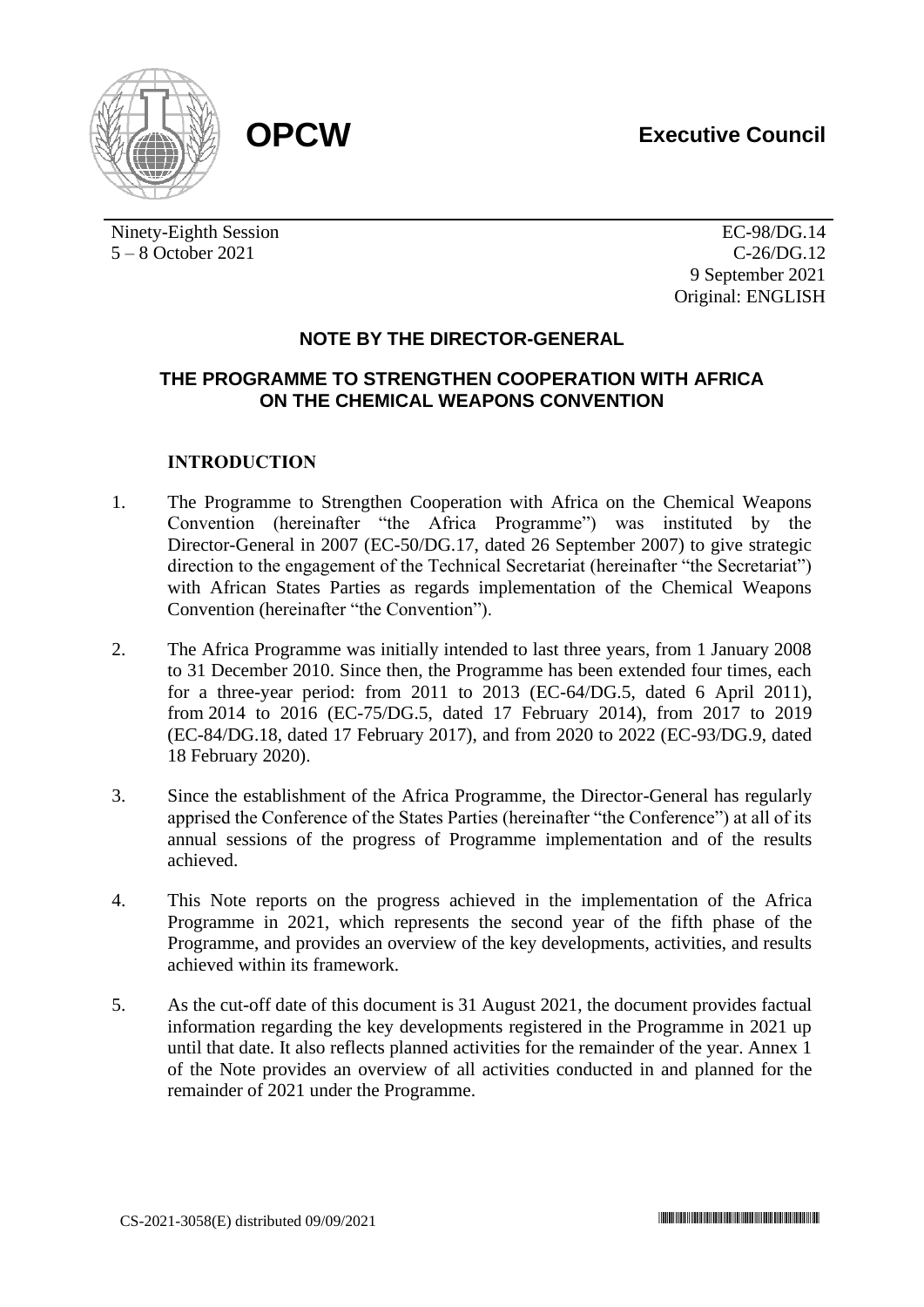EC-98/DG.14 C-26/DG.12 page 2

6. In accordance with established practice, the factual reporting on the planned activities for the period from 1 September to 31 December 2021 will be provided as an annex to the next Note by the Director-General on the Africa Programme, due to be submitted to the Conference at its Twenty-Seventh Session in 2022. Similarly, Annex 2 of the present Note factually reports on key activities organised under the Programme in the period from 1 September to 31 December 2020.

# **IMPLEMENTATION OF THE AFRICA PROGRAMME IN 2021**

- 7. The implementation of the Africa Programme continued to progress apace in 2021, in accordance with the planning of its fifth phase. Throughout the year, the Secretariat has significantly intensified the delivery of its targeted activities and has been addressing the eight objectives of the fifth phase concurrently.
- 8. In terms of capacity building and provision of technical assistance, which constitute the backbone of the Programme, a total of 52 relevant activities addressing all eight objectives of the fifth phase have been scheduled for delivery by the Secretariat in 2021, including 29 activities specifically for the Africa region.
- 9. The comprehensive list of activities, attached as Annex 1, includes targeted training courses, workshops, forums, exercises, technical consultations, and coaching sessions.
- 10. Areas of these activities range from improving the national implementation of the Convention to enhancing the effectiveness of National Authorities, improving control over cross-border transfers of scheduled chemicals, developing assistance and protection capabilities against chemical incidents and attacks, providing education on chemical safety and security management, and upgrading laboratory competencies across the continent.
- 11. As at the cut-off date of this Note, 34 of the 52 aforementioned training activities had already been delivered, including 21 activities organised specifically for the Africa region. These 34 activities accommodated some 550 African participants from 33 African Member States, which already exceeds the average number of African participants under the Programme per year (around 400 participants).
- 12. Due to the continued restrictions imposed in response to the COVID-19 pandemic in 2021, the Secretariat has continued to use online modalities for the conduct of capacity-building activities for a large portion of the year, while paying due regard to the Organisation's information security and confidentiality requirements.
- 13. In addition to live sessions with participants, the Secretariat has been using diverse online learning tools for the delivery of training courses. These tools include self-paced e-learning modules, recorded presentations, scenario-based exercises, and quizzes.
- 14. In parallel, the Secretariat has continued to closely monitor the COVID-19 pandemic situation and has been maintaining its readiness to resume in-person training activities as soon as conditions allow. A fellowship at the Spiez Laboratory, Switzerland, from 30 August to 26 November 2021, benefiting a chemist from Zimbabwe and sponsored by the OPCW, constitutes the first activity taking place in person under the Africa Programme since the beginning of the pandemic. Other activities are tentatively scheduled to take place in person in the remainder of 2021, should the public health situation permit.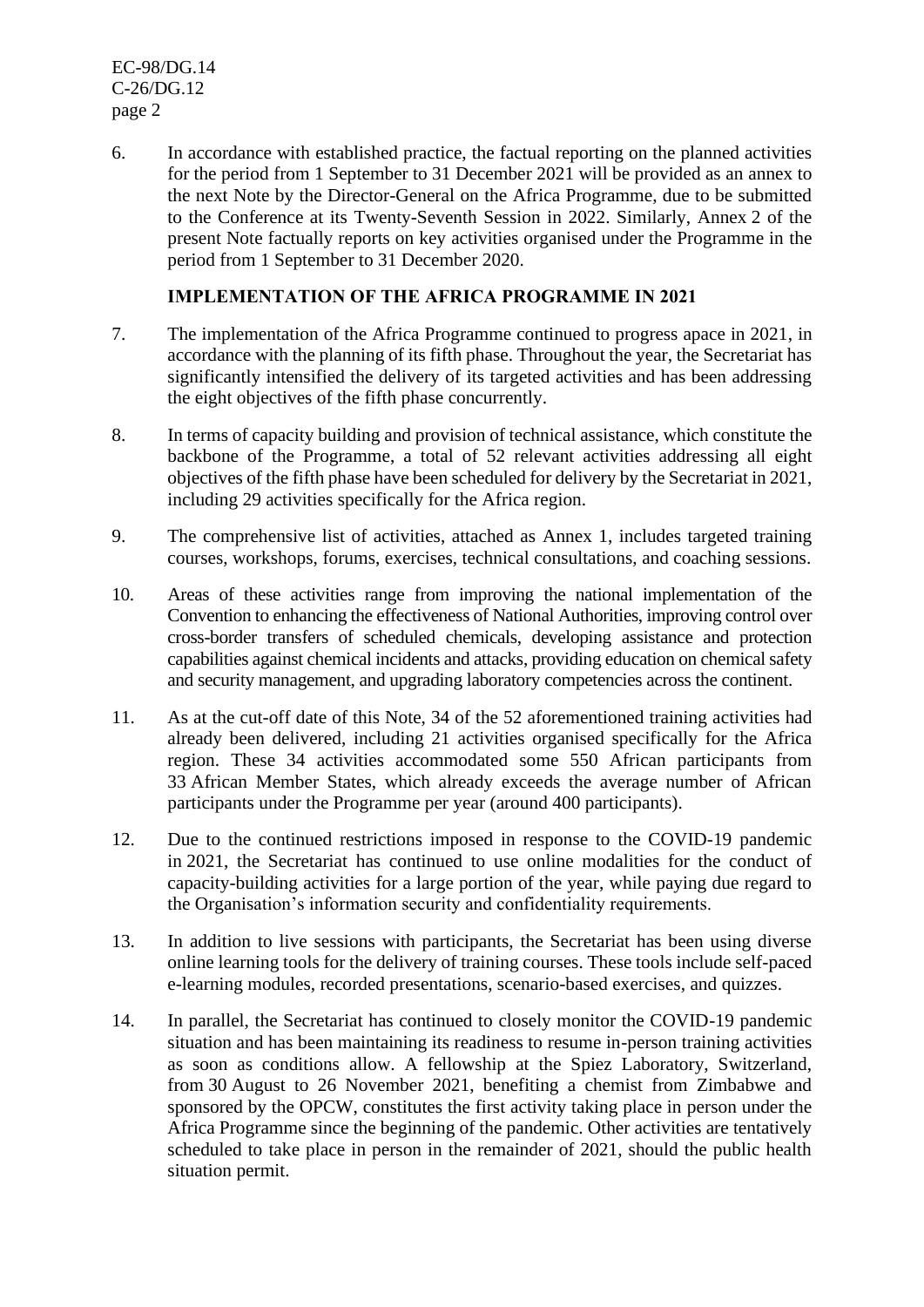- 15. The Secretariat plans to leverage online learning, as appropriate, to supplement, complement, and thus further enhance future in-person capacity-building activities.
- 16. In addition to capacity-building and technical assistance activities, the Secretariat has also provided sponsorship in 2021 to five fellowships and four research projects for African scientists. Eight additional African research projects have been co-funded with the International Foundation for Science (IFS). A further five sponsored fellowships are to take place either in the fourth quarter of 2021 or in 2022. The Secretariat also provided sponsorship, under the Conference Support Programme, to two international scientific events held in Italy and Mauritius, which accommodated, inter alia, 137 scientists from Africa.
- 17. Further, under the Equipment Exchange Programme, in April 2021 the Secretariat completed the transfer of laboratory equipment donated by Germany to the United Republic of Tanzania.
- 18. More details regarding the aforementioned activities are reflected in Annex 1.

# **Programme funding**

- 19. The Africa Programme continues to be funded essentially through the OPCW regular budget. The analysis of the funding history over the period from 2014 to 2019 shows that 83% of the Programme costs have been covered from the OPCW regular budget.
- 20. To further expand the Programme's depth, reach, and impact, the Secretariat has also been seeking additional resources through voluntary contributions. In 2021, as at the cut-off date of this document, activities under the Africa Programme have been receiving in-kind and financial support from the Czech Republic, France, Germany, Switzerland, the United Kingdom of Great Britain and Northern Ireland, the United States of America, and the European Union. In-kind support has also been provided by African Member States co-organising activities under the Programme. More details on the voluntary contributions received under the Programme in 2021 are included in Annex 1.

# **Special projects for extra-budgetary funding**

- 21. As part of its efforts aimed at expanding the Programme impact and channelling additional resources for it, in 2020 the Secretariat developed a series of eight special projects for extra-budgetary funding for the benefit of the Africa region.
- 22. The special projects address the three overarching areas of need identified for the fifth phase, namely, chemical safety and security, laboratory development, and national implementation of the Convention. The total estimated budget of the eight proposed projects to address the areas of need amounts to EUR 1.2 million. An overview of these projects is provided in the table below.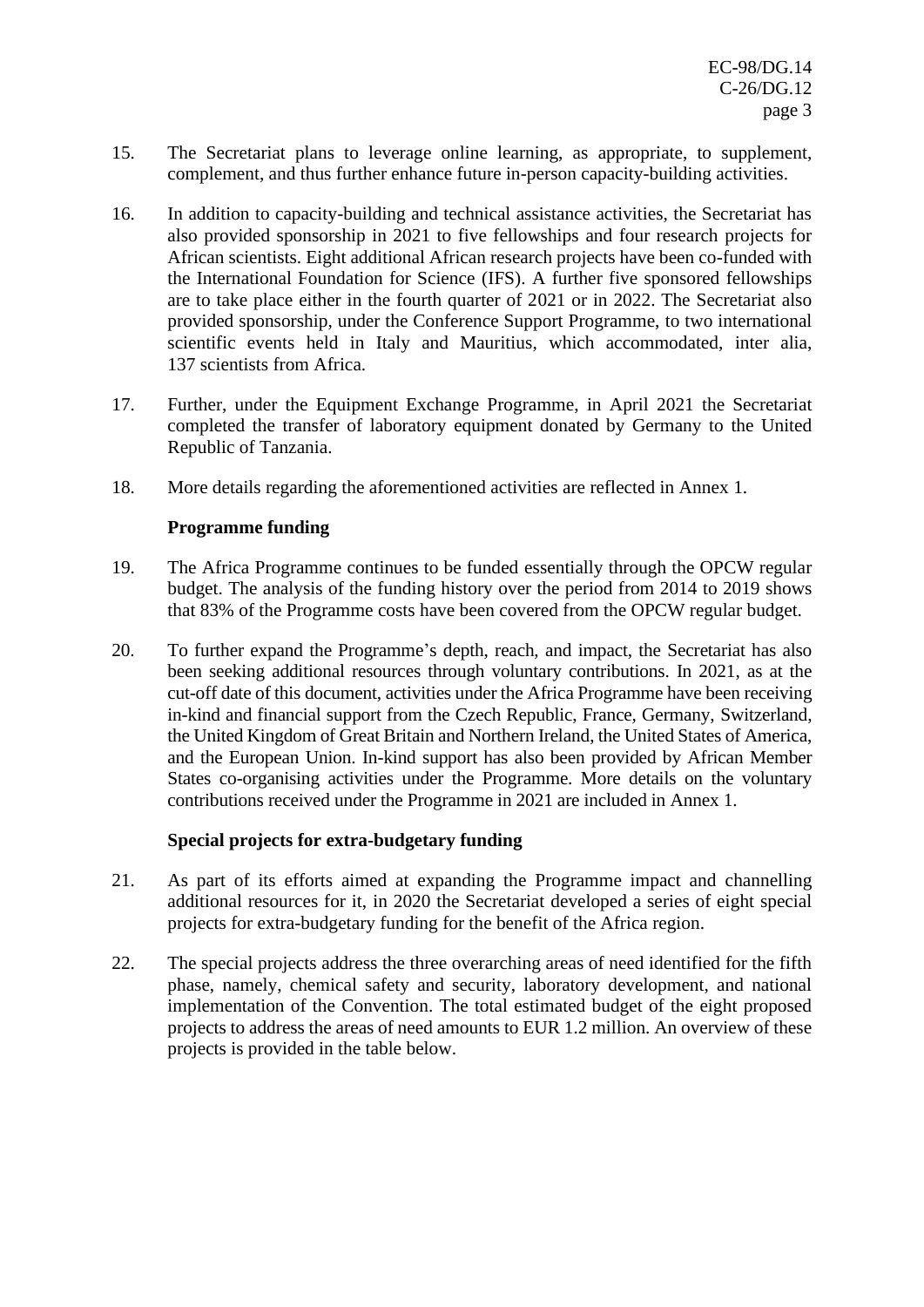| <b>Project</b>                                                                                                | <b>Total Estimated</b><br><b>Budget (EUR)</b> |
|---------------------------------------------------------------------------------------------------------------|-----------------------------------------------|
| <b>CHEMEX</b> Africa: building chemical incident response<br>capacity under the OPCW Africa Programme         | 405,900                                       |
| Regional conference on enforcing effective customs control<br>over the trade in toxic chemicals in Africa     | 165,000                                       |
| Specialised analytical chemistry course for laboratories<br>supporting customs services in Africa             | 81,400                                        |
| Peer-to-peer training for African customs training institutions                                               | 216,700                                       |
| Specialised course on equipment maintenance and<br>troubleshooting for laboratories in African States Parties | 66,700                                        |
| Influential visitors programme for the Pan-African Parliament                                                 | 71,500                                        |
| Legal workshop for African parliamentary institutions                                                         | 41,800                                        |
| Enhancing south-south cooperation through the<br>Mentorship/Partnership Programme                             | 154,000                                       |
| <b>Total</b>                                                                                                  | 1,203,000                                     |

# **TABLE: SPECIAL PROJECTS FOR EXTRA-BUDGETARY FUNDING**

- 23. The projects were announced to all States Parties in a video presentation on 1 July 2020, and the detailed project proposals were made available on the OPCW extranet [\(http://data.opcw.org/external/homepage.nsf\)](http://data.opcw.org/external/homepage.nsf) under Informal Papers/2020/Technical Secretariat/OPCW Programme for Africa.
- 24. In November 2020, the United States of America provided a voluntary contribution fully covering the estimated funds required for Project 3, the specialised analytical chemistry course for laboratories supporting customs services in Africa.
- 25. In 2021, the Secretariat has continued its efforts aimed at identifying funding sources for the remaining special projects. Resources from the OPCW special fund for capacity building for laboratories have been assigned to Project 5, the specialised course on equipment maintenance and troubleshooting for laboratories in African States Parties. As at the date of the drafting of this report, a procurement process was under way to identify suitable laboratories for the co-organisation and hosting of the specialised laboratory courses under Projects 3 and 5 on a face-to-face basis.
- 26. Furthermore, in April 2021, the Secretariat submitted project proposals 1 and 4, respectively CHEMEX and the peer-to-peer training for African customs training institutions, for the consideration of the Global Partnership Against the Spread of Weapons and Materials of Mass Destruction (hereinafter "the Global Partnership").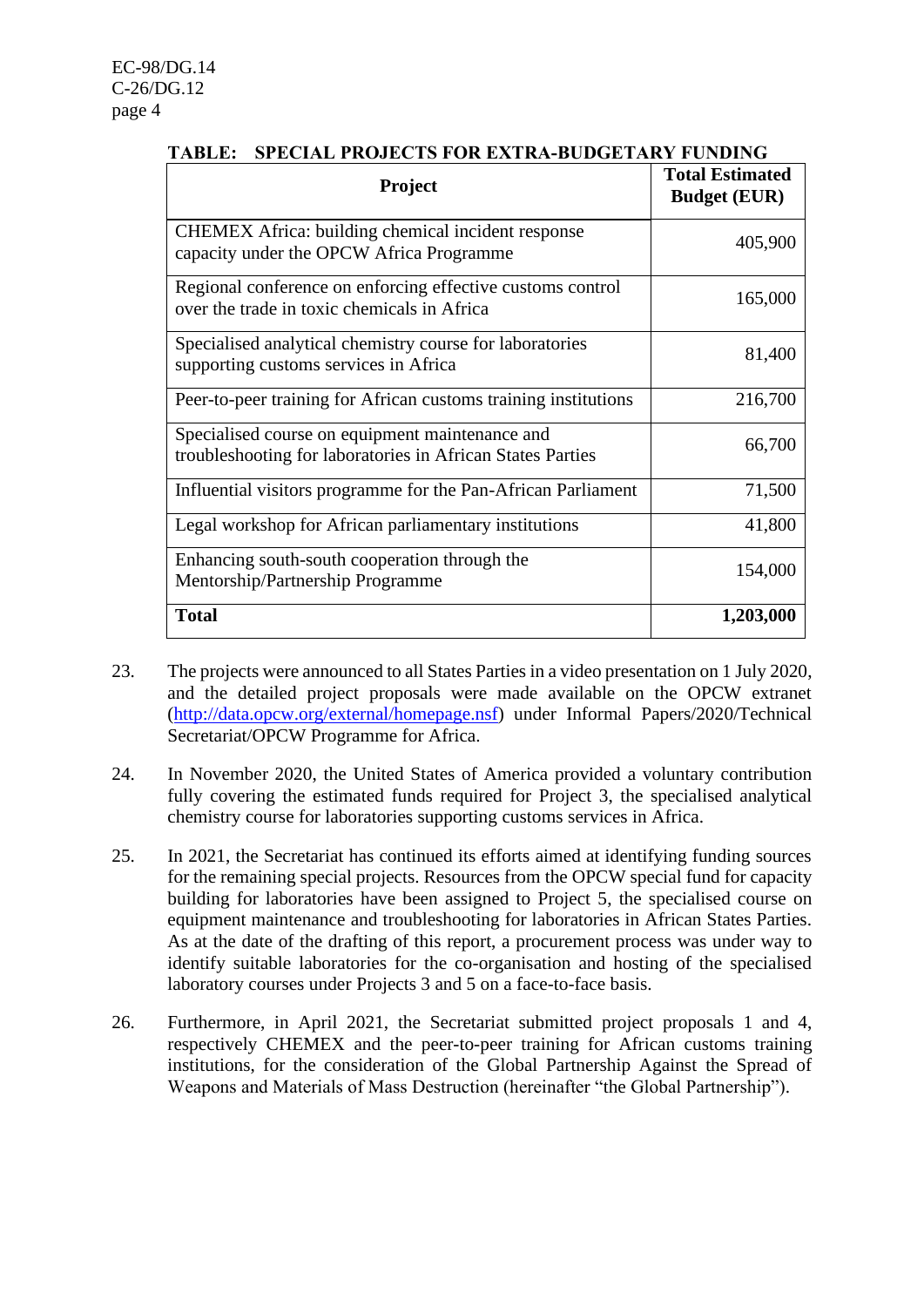- 27. Following the presentation of the two above-mentioned projects, among others, to the Global Partnership, during meetings held in April and June 2021, the Government of Canada indicated in July 2021 that it intends to provide funding for the two projects. As at the date of the drafting of this report, discussions were under way between the Secretariat and Canada regarding the contribution details and modalities.
- 28. As at the cut-off date of this Note, the extra-budgetary funding already received or envisaged for four proposed special projects represented 64% of the total amount required for all proposed special projects. The Secretariat continues its resource mobilisation efforts for the remaining special projects.

# **Africa Programme Steering Committee**

- 29. In 2021, the Africa Programme Steering Committee continued to provide support, advice, and guidance to the Secretariat for the implementation of the Programme.
- 30. In accordance with the concept and planning of the fifth phase, the Committee, which meets twice a year, is composed of 10 African States Parties nominated by the African Group of States Parties on annual rotational basis.
- 31. The nominated Committee members for 2021 are: Algeria, Angola, Cameroon, Ghana, Kenya, Morocco, Rwanda, Senegal, South Africa, and the Sudan. Kenya has assumed the Committee chairpersonship for 2021.
- 32. The Czech Republic, France, Germany, Switzerland, the United Kingdom of Great Britain and Northern Ireland, the United States of America, and the European Union are observers in the Committee, as they contribute financially to the Programme.
- 33. The Committee held its third meeting successfully online on 25 June 2021, with the participation of over 60 participants representing Committee members and observers, as well as the Secretariat.
- 34. Chaired by H.E. Ambassador Lawrence Lenayapa, Permanent Representative of Kenya to the OPCW and Chairperson of the Committee, the meeting consisted of a review of the progress achieved in the implementation of the Africa Programme since the second meeting of the Committee, held on 16 November 2020. A detailed briefing on the developments registered in the framework of the Programme during the reporting period was delivered by the Secretariat. The Committee took note with great appreciation of the progress achieved in the Programme implementation despite the constraints imposed by the COVID-19 pandemic and commended the Secretariat, as well as the Programme partners and donors, for their valuable contributions.
- 35. The fourth meeting of the Committee is scheduled to take place on 15 November 2021.

# **PARTNERSHIPS AND COOPERATION, STAKEHOLDER ENGAGEMENT, AND PROGRAMME VISIBILITY**

36. Strong partnerships, stakeholder engagement, and Programme visibility were identified as key enablers of the success of the Africa Programme. Consequently, the concept and plan of the fifth phase indicated, under objective 8, additional efforts to be made in this regard in comparison with the four previous generations of the Programme.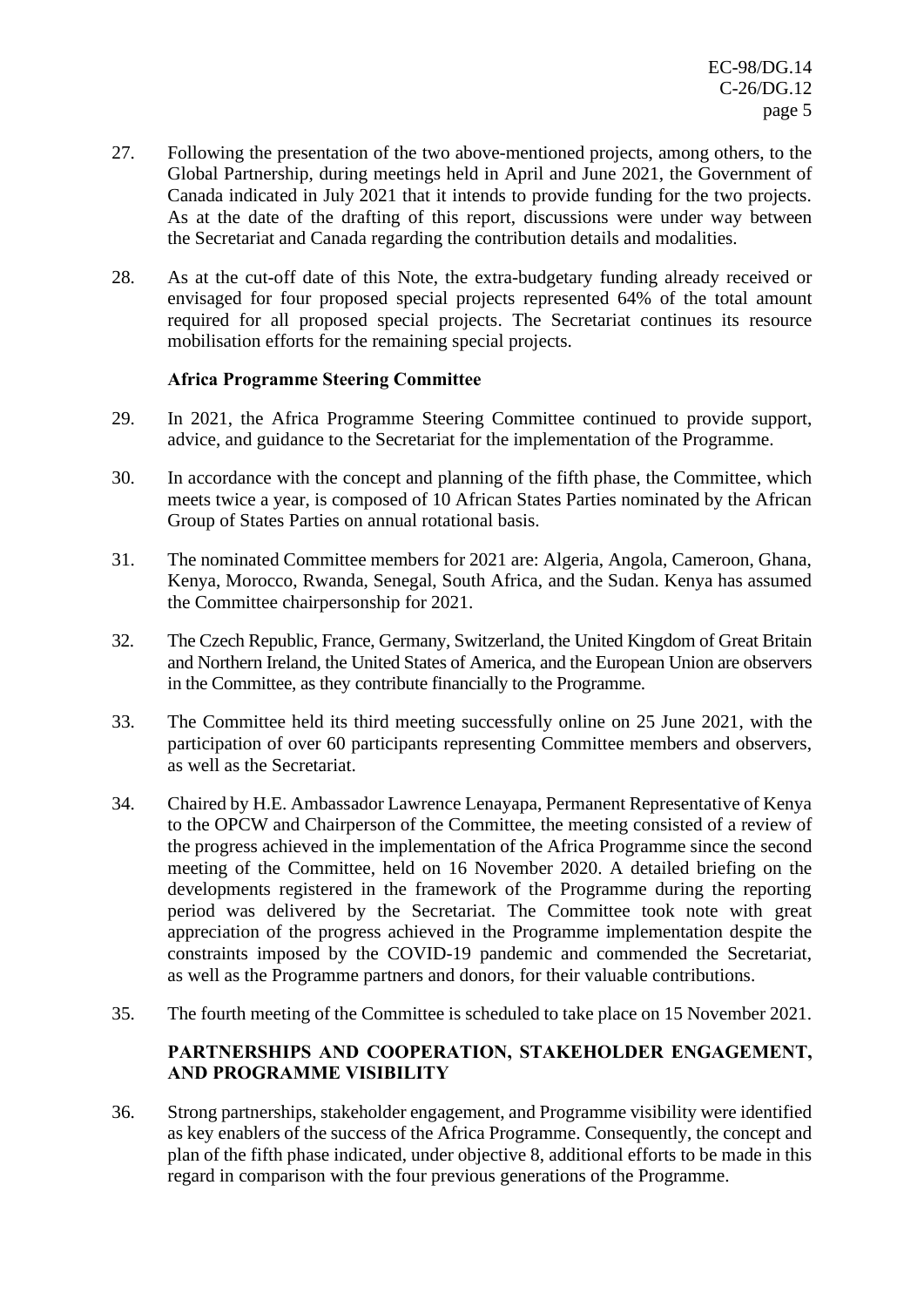#### **Partnership and cooperation**

- 37. In 2021, the Secretariat has continued to engage actively with a variety of relevant Programme partners and stakeholders to enhance synergies, deliver on planned projects and activities, and explore new and effective partnerships. As highlighted in Annex 1 of this Note, the current list of partners features national, regional, and global organisations that are relevant to the Programme implementation and development, including the World Customs Organization (WCO), the United Nations Office for Disarmament Affairs (UNODA), African Regional Economic Communities, government agencies, academia, laboratories, research institutions, and chemical industries and associations.
- 38. In terms of collaboration with the African Union, the Secretariat convened a productive online meeting with the African Union's Political Affairs, Peace and Security Commission (AU-PAPS) on 18 December 2020. During the meeting, the Secretariat briefed the Commission in detail on the implementation of the Convention in Africa and the Africa Programme, and submitted a clear action plan aimed at revitalising the bilateral cooperation between the two organisations.
- 39. Based on the memorandum of understanding signed by the two organisations in 2006, the action plan includes targeted areas of cooperation and proposes specific actions, together with timelines for their implementation. It consists in total of 12 proposed actions in the areas of collaboration and conduct of joint activities, conduct of regular consultations, and the exchange of visits at the senior level, COVID-19 situation permitting, in addition to organisational arrangements such as the designation of focal points and holding of periodic coordination meetings.
- 40. The AU-PAPS warmly welcomed the OPCW initiative and contacts have since been maintained throughout 2021 to reactivate the bilateral cooperation along the lines of the proposed action plan.
- 41. In addition, a knowledge-sharing meeting on the Africa Programme was held on 13 April 2021 with the Implementation Support Unit of the Biological Weapons Convention (BWC-ISU) and UNODA, at their request, in the framework of the potential development and coordination, by the BWC-ISU, of a "signature initiative" on biosecurity in Africa.

#### **Ensuring continuous engagement of Programme beneficiaries**

- 42. As outlined in the Note pertaining to the planning of the fifth phase of the Africa Programme (EC-93/DG.9), the Secretariat reviewed the Programme impact assessment approach and, as a result, a more structured framework has been developed and rolled out. The framework is based on a system of mandatory post-participation action plans to be implemented by the African participants in the various capacity-building activities under the Programme. These action plans contribute to ensuring the continuous engagement of the African participants, and hence facilitate the best possible impact of the Programme.
- 43. In 2021, the Secretariat has continued to engage, based on post-participation plans, the alumni of capacity-building activities organised under the Programme. Copies of these plans were also addressed to the respective National Authorities and Permanent Representations of the alumni for their records and continued coordination and follow-up.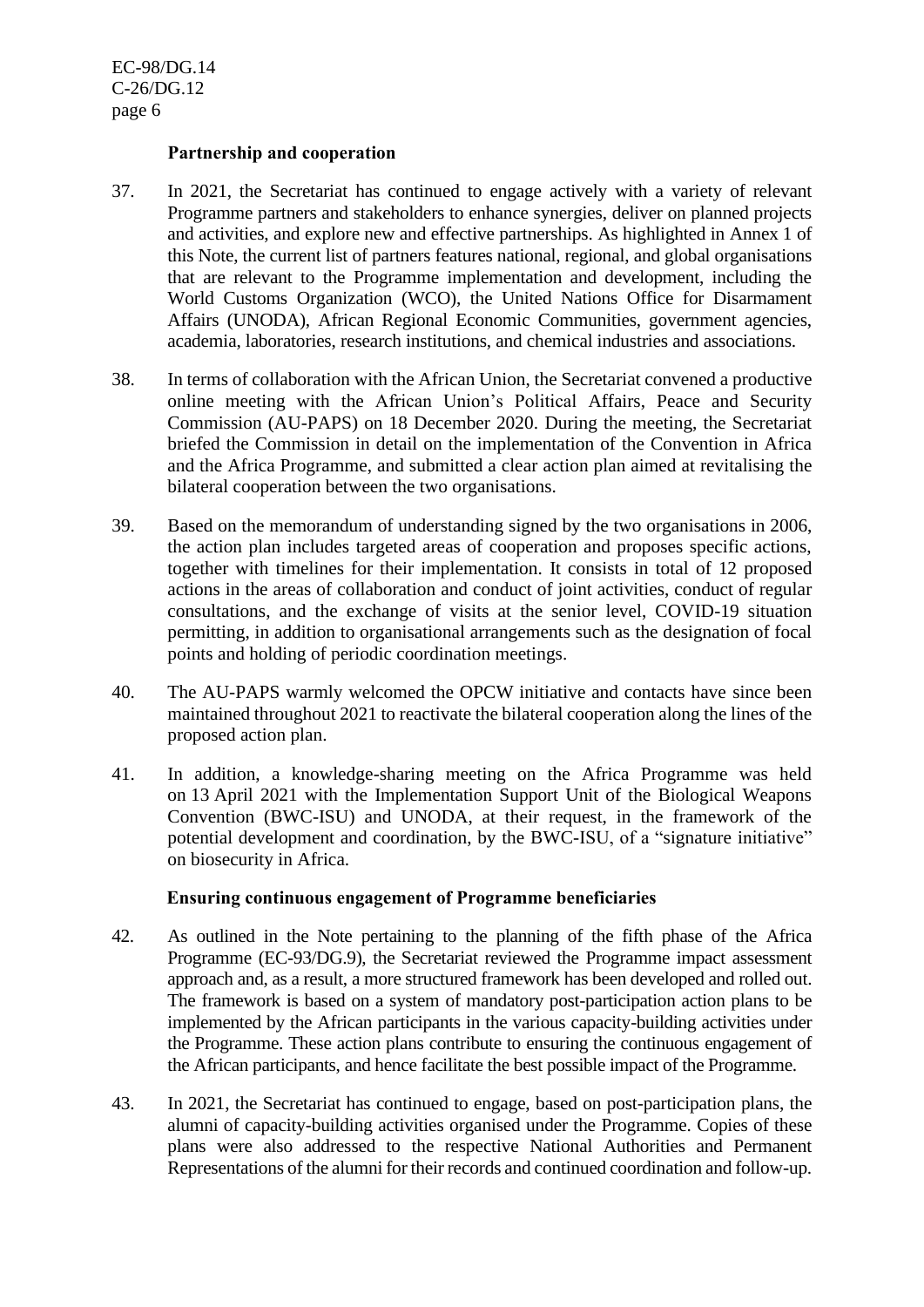# **Programme visibility**

#### The OPCW Africa Network

- 44. Successfully established in the fifth phase of the Programme using a Facebook group page, the OPCW Africa Network has continued to be regularly maintained and developed in 2021. Outreach efforts on the part of the Secretariat have continued to attract relevant stakeholders among African chemistry professionals and other Africa Programme stakeholders within the region's governments, industries, academia, laboratories, research institutions, and so on. As at the cut-off date of this document, the network counted over 850 active members.
- 45. The network is well regarded and is being effectively used as a platform for expertise and information sharing, in particular on chemistry-related developments, OPCW capacity-building events, sponsorships, and employment opportunities.

#### The OPCW Africa Bulletin

- 46. The OPCW Africa Bulletin constitutes another tool employed by the Secretariat since the launch of the fifth phase of the Programme to improve the visibility and the continued engagement of partners and beneficiaries alike.
- 47. The first edition of the Bulletin was published in November 2020 and was very well received by Programme stakeholders. The issuance of the second edition of the Bulletin is scheduled for November 2021.

#### **CONCLUSION**

- 48. In 2021, the implementation of the OPCW Africa Programme has continued to progress apace, in accordance with the objectives and planning of its fifth phase.
- 49. Despite the restrictions imposed as a result of the COVID-19 pandemic, the Secretariat has continued to deliver targeted capacity building and technical support to African Member States. A total of 52 capacity-building and technical assistance activities are scheduled to benefit African participants in 2021, including 29 events organised specifically for the Africa region.
- 50. Building on the experience gained and lessons learned, the Secretariat has been delivering continuously improved training courses in 2021, mainly in an online format, while paying due regard to the Organisation's information security and confidentiality requirements.
- 51. In addition, as part of its continued efforts aimed at promoting peaceful applications of chemistry in Africa, in 2021 the Secretariat has continued to provide financial support to relevant scientific conferences, fellowships, and research projects and has facilitated a transfer of laboratory equipment for the benefit of the Africa region.
- 52. In 2021, the Secretariat has continued to develop and consolidate relevant collaboration and partnership ties with a wide array of international, regional, and national organisations to ensure relevant synergies and effective Programme implementation. It has also continued to engage Programme beneficiaries, with a view to facilitating the best possible impact of the activities conducted under the Programme.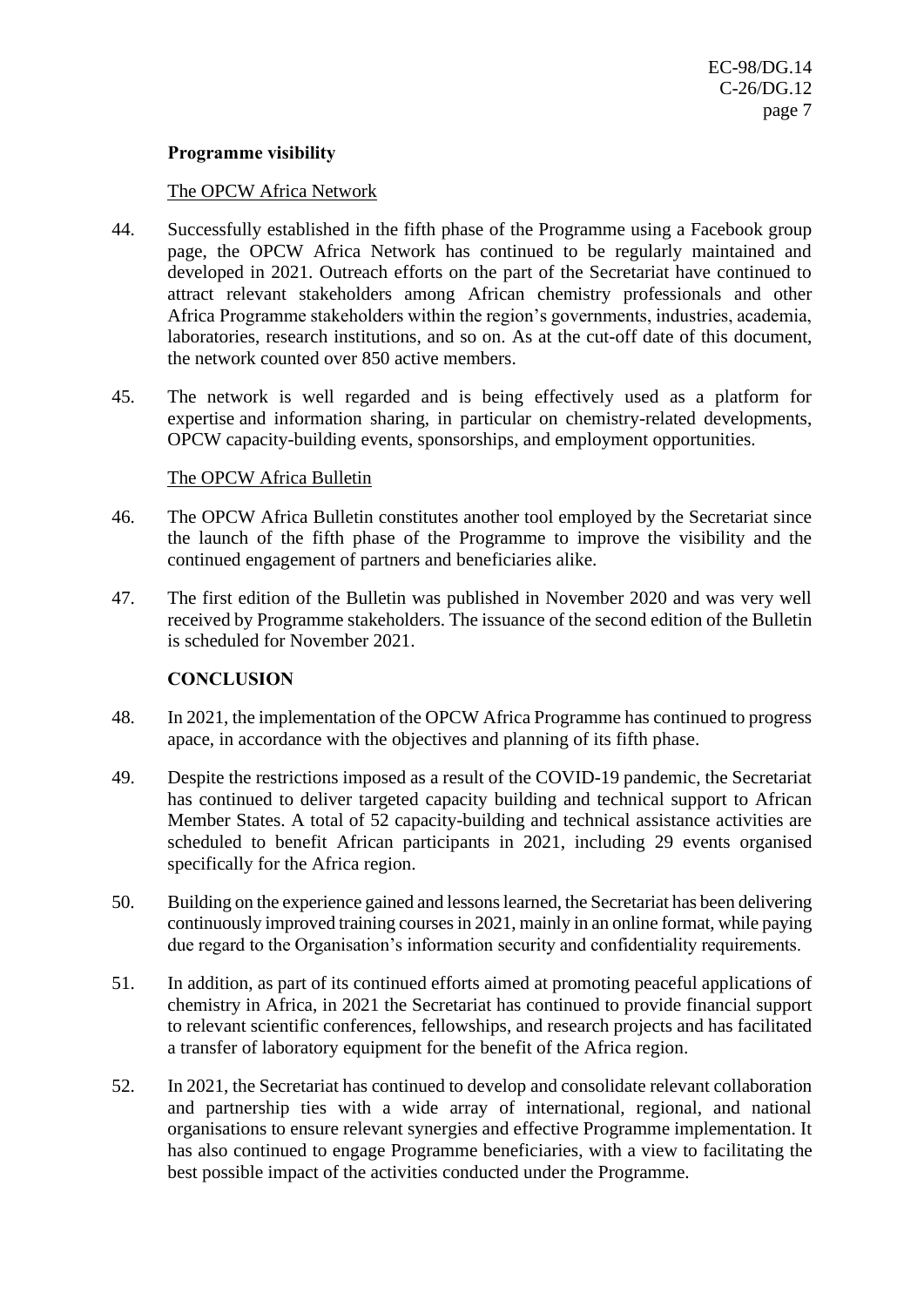- 53. Moreover, the Secretariat has continued to advance work on various strategic Programme-related initiatives, such as the resource mobilisation for the special projects for extra-budgetary funding, the OPCW Africa Network, and the OPCW Africa Bulletin.
- 54. The role played by National Authorities in terms of follow-up by the alumni of OPCW capacity-building events from their respective Member States and the coordination of their post-training activities is essential for further capitalisation on the results of the Programme.

Annexes (English only):

- Annex 1: Overview of Key Activities Conducted in 2021 and Planned for the Remainder of 2021 in the Framework of the Fifth Phase of the OPCW Africa Programme (as at 31 August 2021)
- Annex 2: Overview of Key Activities Conducted in the Framework of the Fifth Phase of the OPCW Africa Programme from 1 September to 31 December 2020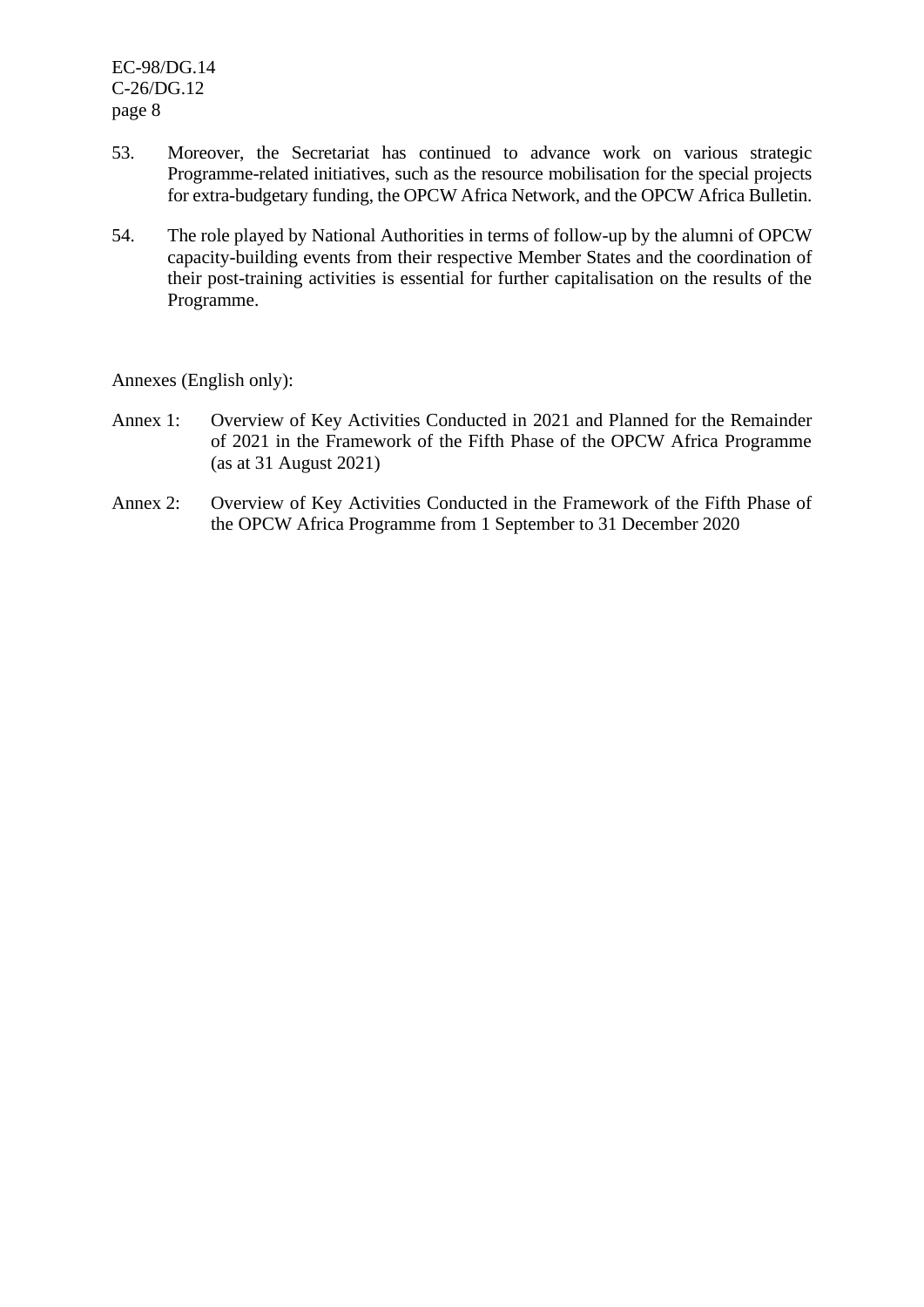#### **Annex 1**

# **OVERVIEW OF KEY ACTIVITIES CONDUCTED IN 2021 AND PLANNED FOR THE REMAINDER OF 2021 IN THE FRAMEWORK OF THE FIFTH PHASE OF THE OPCW AFRICA PROGRAMME (AS AT 31 AUGUST 2021)**

**OBJECTIVE 1: ADVANCE NATIONAL IMPLEMENTATION OF THE CHEMICAL WEAPONS CONVENTION IN AFRICA & OBJECTIVE 2: ENHANCE THE EFFECTIVENESS OF THE AFRICAN NATIONAL AUTHORITIES**

#### **Individual technical consultations in areas of national implementation of the Chemical Weapons Convention, online, Q1 2021**

1. During the first quarter of 2021, the Secretariat held a series of online technical consultations with Ethiopia, Kenya, Madagascar, South Africa, and the Sudan, in the areas of national implementation of the Convention. These individual consultations facilitated the provision of relevant expertise and helped identify areas of national implementation for which participating Member States require specific assistance.

#### **National legislative review forum for Mauritania, online, 23 February 2021**

2. The forum allowed the review and provision of technical advice to Mauritania in relation to the legislative and regulatory frameworks the country had devised in implementation of the Convention. Participants completed a preparatory online training course prior to live sessions with the Secretariat.

# **Training course on fulfilling declarations and inspections obligations under Article VI of the Chemical Weapons Convention, online, 1 March – 15 April 2021**

- 3. This course accommodated representatives of National Authorities and relevant stakeholders who are involved in preparing national declarations and in the inspection process, particularly from the chemical industry and trade associations. From Africa, experts from Nigeria and Zambia participated in the training.
- 4. The course strengthened the knowledge of the participants in terms of relevant provisions of the Convention, particularly those related to the adoption of implementing legislation and adherence to the declaration and verification regimes.
- 5. The training programme consisted of two live sessions, one focused on declaration exercises and another on mock-inspection exercises. Both live sessions were concluded with interactive O&A sessions. Participants conducted self-paced learning of pre-recorded presentations throughout the rest of the programme.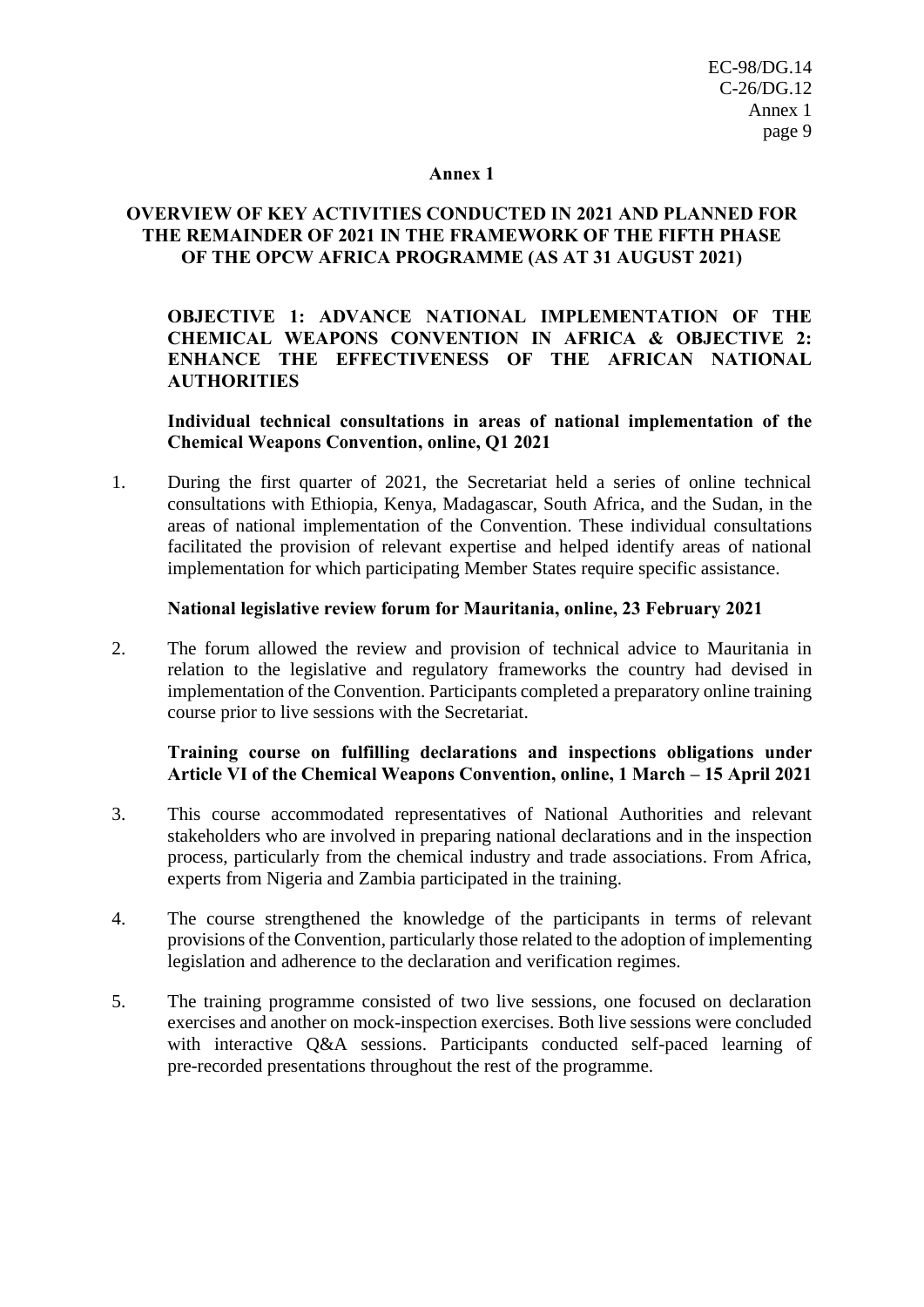## **General training course on the Chemical Weapons Convention for the personnel of National Authorities and relevant stakeholders, online, 19 – 22 April 2021**

- 6. The course contributed to strengthening the capacities of participating Member States in implementing the Convention, and highlighted the crucial role of National Authorities in establishing strong national stakeholder networks to ensure the full implementation of the Convention.
- 7. The training involved a range of learning methods, including live interactive sessions, quizzes, practical exercises, and self-study. A case study on adopting implementing legislation on the Convention proved to be of particular interest and generated lively discussions among the participants.
- 8. Representatives from the following African Member States attended the course: Algeria, Ethiopia, Ghana, Mali, Mozambique, Seychelles, Sierra Leone, the Sudan, and Togo.

# **Consultations with Togo on the status of its draft law implementing the Chemical Weapons Convention, online, 3 June 2021**

9. During these consultations, Togolese delegates provided the Secretariat with updates on progress made since their participation in the OPCW Influential Visitors Programme in 2019 and discussed ongoing challenges in light of operational restrictions imposed as a result of the COVID-19 pandemic. The Secretariat continued to provide legal technical assistance to the National Authority's efforts to build momentum for the adoption of the draft legislation.

# **Nineteenth regional meeting of National Authorities from the Africa region, online, 15 – 17 June 2021**

- 10. During this online meeting, representatives of National Authorities shared insights on effective implementation of the Convention at the national level, including appropriate verification activities and development of national legislation. They examined good practices and challenges encountered in their liaison role with the OPCW for the fulfilment of Member State obligations under the Convention. Participants also proposed fresh ideas to intensify Convention-related education and outreach activities in their nations.
- 11. The Secretariat briefed the participants about its new capacity-building initiatives designed to assist Member States in ensuring the full implementation of the Convention.
- 12. The meeting was attended by 42 representatives from the following 21 Member States: Algeria, Angola, Burkina Faso, Burundi, Cameroon, the Congo, Côte d'Ivoire, Ethiopia, Ghana, Kenya, Madagascar, Mauritius, Morocco, Nigeria, Rwanda, Seychelles, South Africa, the Sudan, Togo, Tunisia, and Zimbabwe.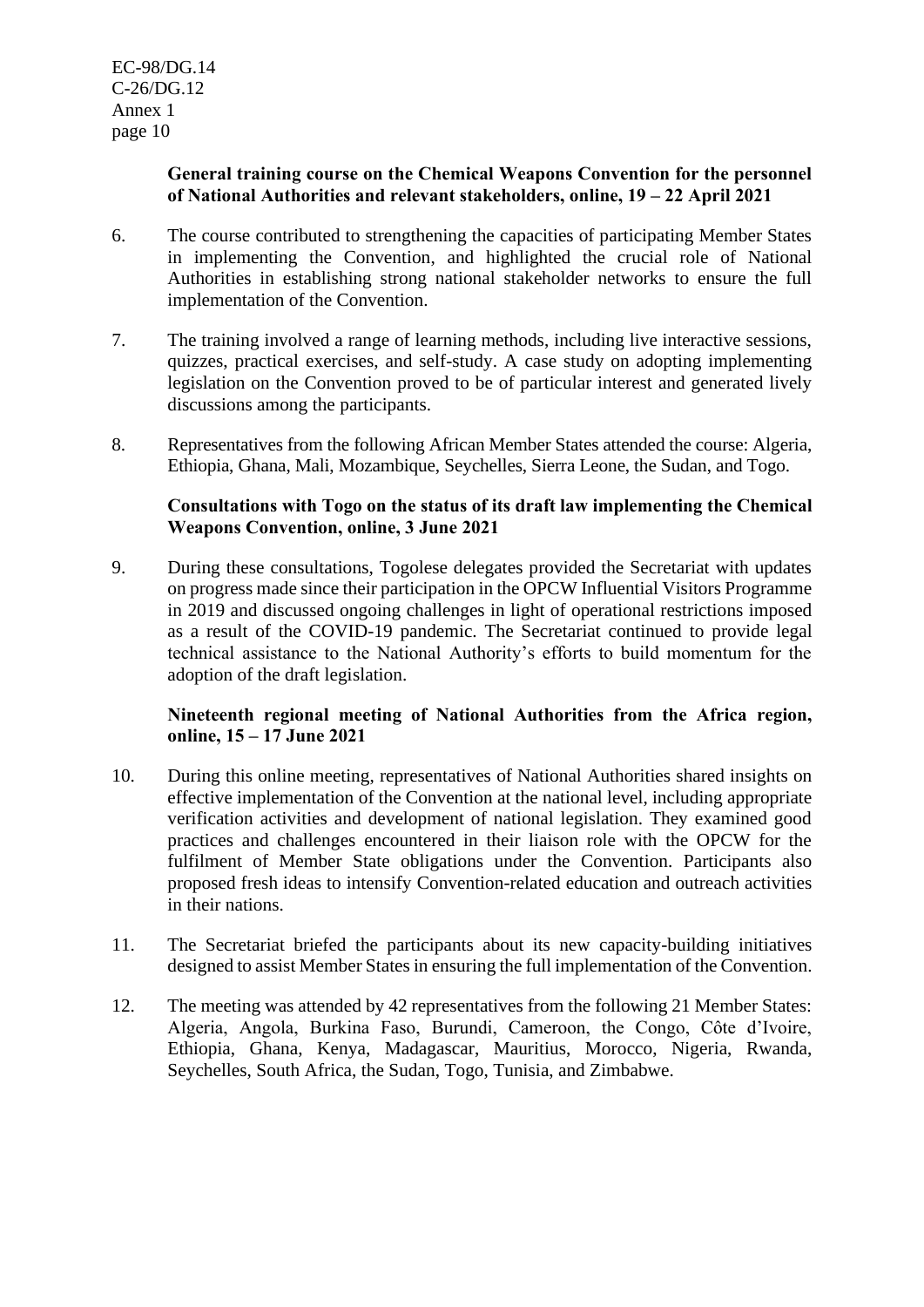## **Third Meeting of the Steering Committee of the OPCW Africa Programme, online, 25 June 2021**

- 13. Chaired by H.E. Ambassador Lawrence Lenayapa, Permanent Representative of Kenya to the OPCW and Chairperson of the Committee, the meeting reviewed the progress achieved in the implementation of the Africa Programme since its second meeting, held on 16 November 2020. In attendance were over 60 participants representing Committee members and observers, as well as the Secretariat.
- 14. A detailed briefing on the developments registered in the framework of the Africa Programme during the reporting period was delivered by the Secretariat. The Committee took note with high appreciation of the progress achieved in the Programme implementation despite the constraints imposed by the global COVID-19 pandemic and commended the Secretariat, as well as the Programme partners and donors, for their valuable contributions.

# **Assistance with the national implementation of the Chemical Weapons Convention in Mozambique, online, 2 August 2021**

15. As its request, the National Authority of Mozambique was provided with a copy of the OPCW's implementation kit on the Convention, which included a model text for drafting implementing legislation on the Convention. The Mozambique National Authority was also supplied with the text of the Convention in Portuguese, as well as the basic implementing law of Portugal on the Convention, in addition to other regulations the latter has adopted to implement the Convention.

## **Subregional training course on fulfilling declarations and inspections obligations under Article VI of the Chemical Weapons Convention for Arabic-speaking States Parties in the Middle East and North Africa, online, 13 – 30 September 2021**

- 16. This course is primarily intended for representatives of National Authorities and relevant stakeholders, particularly in the chemical industry and trade associations, who are involved in compiling data and preparing national declarations and in the inspection process.
- 17. The training has two main objectives: to facilitate the submission by National Authorities of accurate and timely annual declarations required under Article VI of the Convention; and to provide practical guidance to States Parties on receiving and escorting OPCW inspections. The training course is also intended to raise general awareness among stakeholders on the requirements under Article VI of the Convention regarding national implementation.

# **Eighth annual meeting of representatives of the chemical industry and National Authorities of the States Parties to the Chemical Weapons Convention, online, 12 and 13 October 2021**

18. This meeting aims at providing a forum for National Authority representatives and States Parties' national chemical industry to discuss their respective roles in fulfilling Convention obligations. It enables National Authorities and the chemical industry to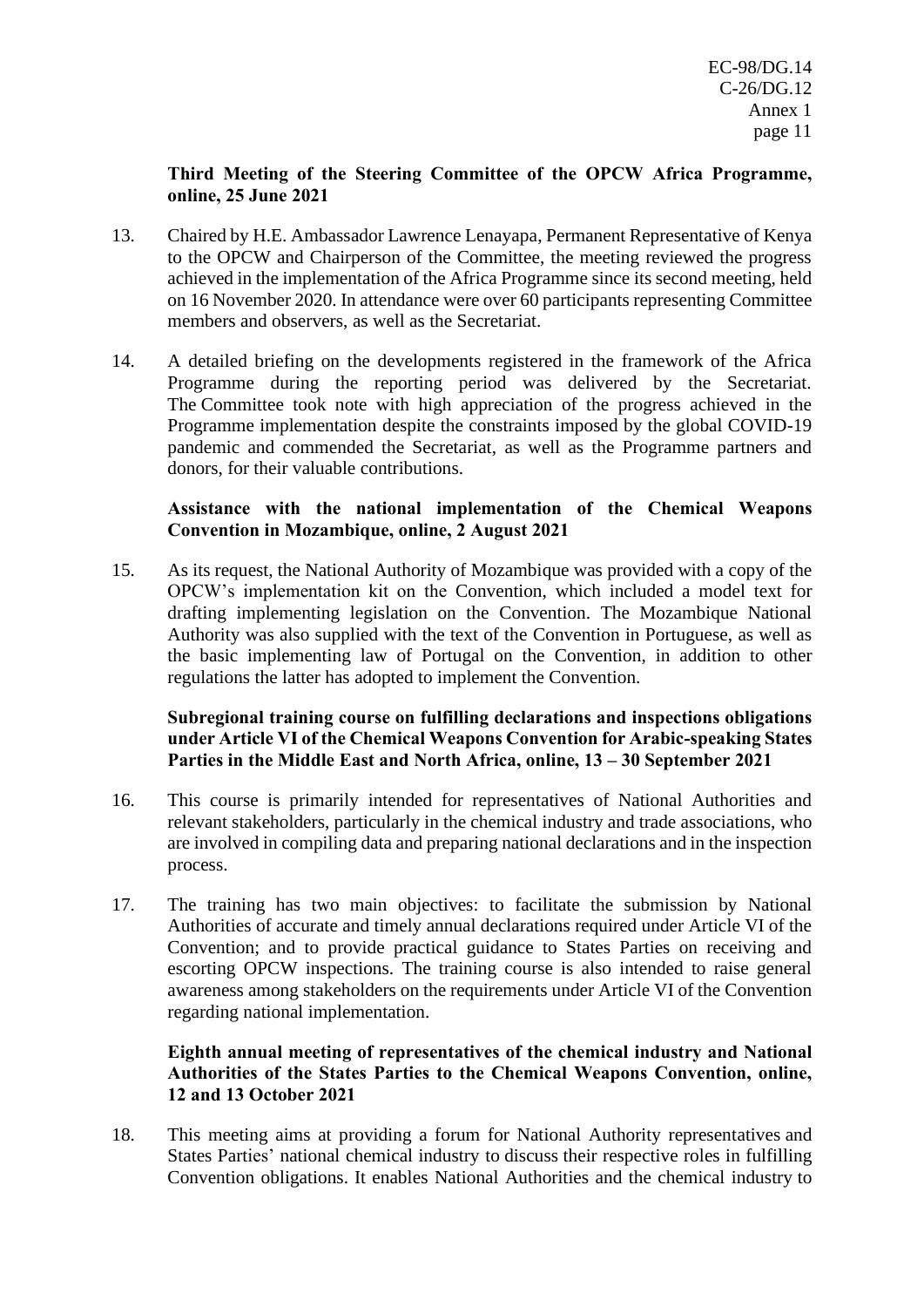enhance each other's understanding of the work they do in relation to the Convention, and how they can collaborate to achieve these goals. Funded by the State of Qatar, the meeting involves representatives from National Authorities and chemical industries from all regions, including Africa.

# **Fourth meeting of the Steering Committee of the OPCW Africa Programme, online, 15 November 2021**

19. The meeting aims at reviewing the progress achieved in the implementation of the OPCW Africa Programme since the third meeting of the Committee, held on 25 June 2020, and to discuss any specific matters in this connection.

#### **Briefing on the Chemical Weapons Convention for non-Hague based Permanent Representations to the OPCW, November 2021 (to be confirmed)**

- 20. This event is designed to brief non-Hague based delegations, including those of African Member States, on the Convention, thereby enhancing their understanding and awareness regarding OPCW capacity-building activities and programmes.
- 21. As part of the event, an update is to be provided by the Secretariat on the implementation of the OPCW Africa Programme in 2021. The update will highlight opportunities provided to African States Parties in terms of capacity building and exchange of knowledge in the area of peaceful uses of chemistry.

# **Twenty-Third Annual Meeting of the National Authorities, online, 23 – 26 November 2021**

22. The annual meeting contributes to the creation of global, regional, and subregional networks in support of the implementation of the Convention and provides opportunities to discuss and address specific issues and needs in respect of capacity-building support. Gathering National Authorities from all regions including Africa, the meeting also serves as an important forum for the Secretariat and the National Authorities to hold bilateral meetings.

# **Workshop on contributions and remaining challenges for cooperation between chemical industries and National Authorities, online, November 2021 (specific date to be determined)**

23. The one-day workshop is scheduled to be held back-to-back with the Twenty-Third Annual Meeting of the National Authorities and will gather participants from all regions, including Africa.

# **Workshop on the role of implementing legislation in addressing threats arising from non-State actors, for French-speaking Member States in Central Africa, and potentially West and North Africa, Q4 2021 (to be confirmed)**

24. Funded through a voluntary contribution from France, this three-day workshop is intended to support efforts aimed at enhancing the national implementation of the Convention.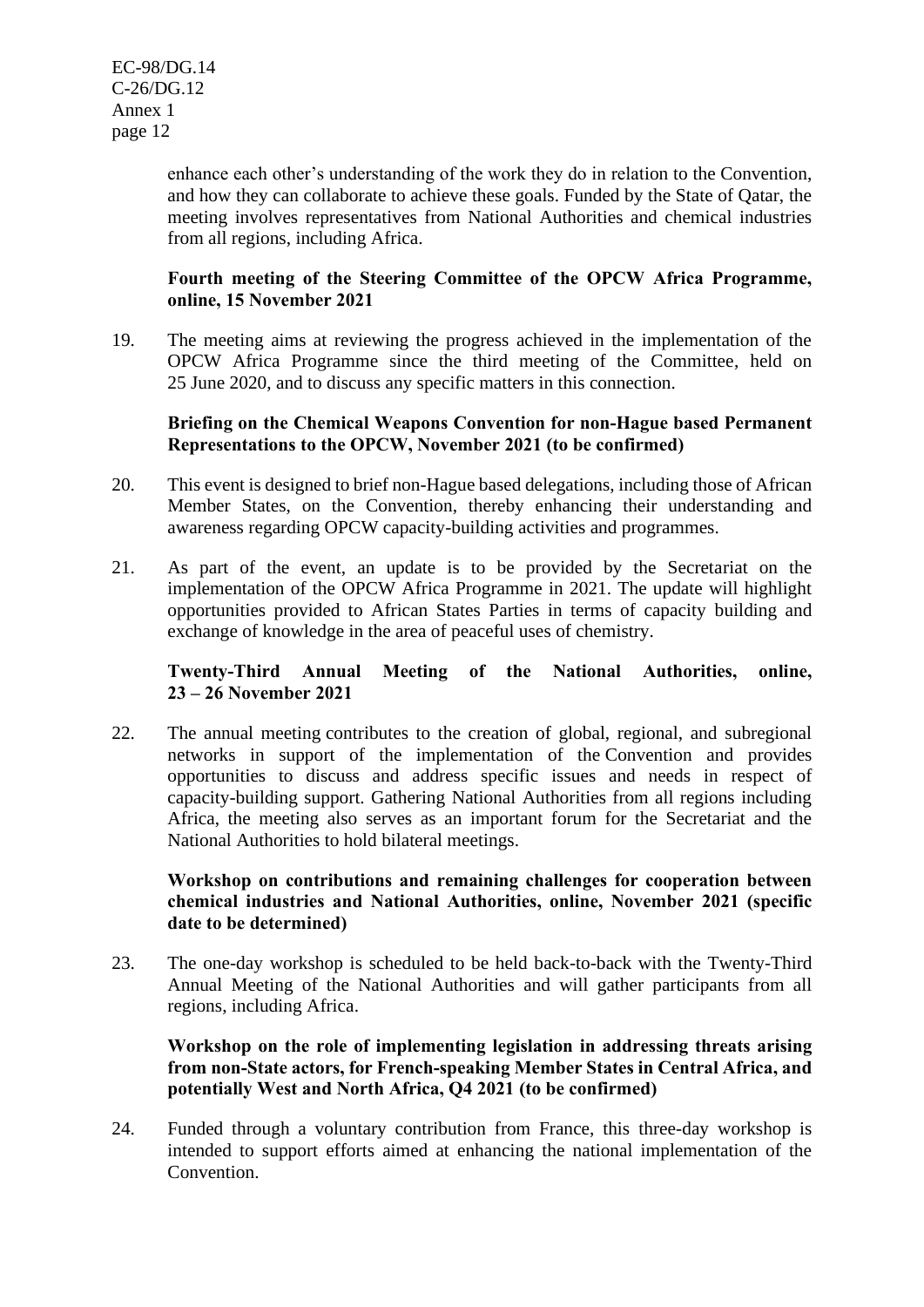25. Benefiting French-speaking Member States in Central Africa, and potentially West and North Africa also, this workshop will discuss how the Convention can contribute to addressing threats arising from non-State actors, the role of relevant national stakeholders in the implementation of national implementing legislation, the various modalities for enhancing subregional and regional cooperation in the implementation of the Convention, and the various approaches to legislative and regulatory implementation that can serve to address security issues.

# **OBJECTIVE 3: STRENGTHEN CONTROLS OVER CROSS-BORDER TRANSFERS OF TOXIC CHEMICALS TO PREVENT ACCESS TO SUCH CHEMICALS, INCLUDING BY NON-STATE ACTORS, FOR PURPOSES PROHIBITED UNDER THE CHEMICAL WEAPONS CONVENTION**

# **Training course on the transfers regime of the Chemical Weapons Convention, in cooperation with the World Customs Organization, online, 25 – 27 May 2021**

- 26. Organised in partnership with the WCO, the course strengthened customs officers' monitoring skills in connection to chemical trade. Participants gained insight into the transfer provisions of the Convention, discussed transfer scenarios with experts from the OPCW and the WCO, identified best practices in exercising effective control over trade in toxic chemicals, and shared experiences in implementing national training programmes in the enforcement of trade controls.
- 27. Participants also discussed various aspects of cross-border trade control, including licensing, risk management, and physical inspection of chemicals, as well as causes for discrepancies in reporting imports and exports of toxic chemicals.
- 28. Seventeen participants from 10 African States Parties participated in this global course: Algeria, Ghana, Mauritania, Mauritius, Morocco, Nigeria, South Africa, the Sudan, Uganda, and Zambia.

# **Course for analytical chemists from laboratories supporting customs services, online, 4 – 15 October 2021**

- 29. The aim of the course is to assist qualified analytical chemists from laboratories that support, or plan to support, customs services or offices in acquiring further experience and practical knowledge of the analysis of chemicals related to the Convention. In addition, the course will facilitate the adoption of good laboratory practices for the implementation of the Convention.
- 30. Conducted by the OPCW Laboratory, the course will accommodate participants from all regions, including Africa. It will be funded through a voluntary contribution from the United States of America.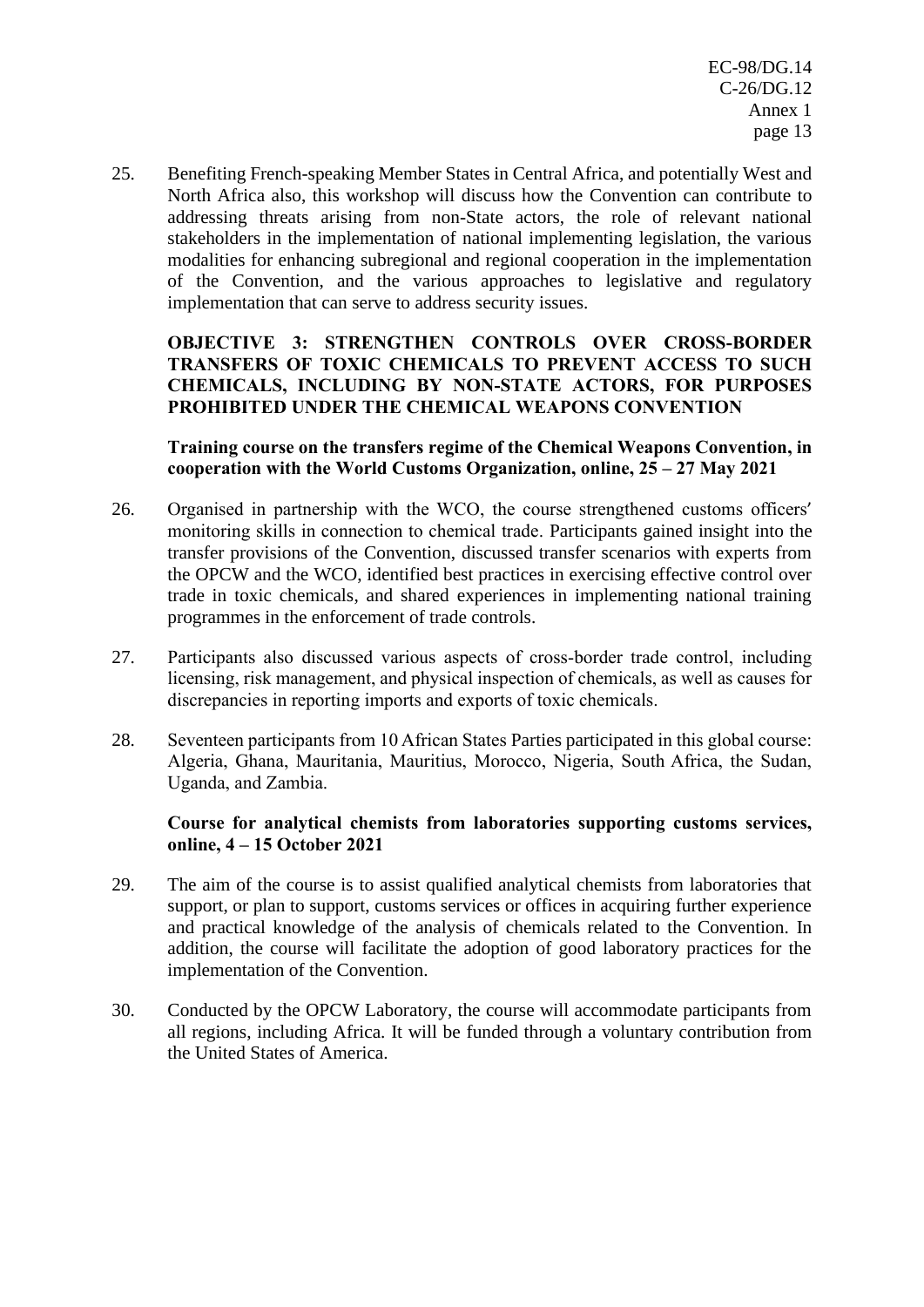# **Training course for representatives of customs training institutions from Africa on the transfers regime of the Chemical Weapons Convention, online, 8 – 10 December 2021**

- 31. The objective of the course is to build the capacities of national customs administrations in the Africa region to train their customs officers on the Convention's transfers regime relating to scheduled chemicals, as well as on a number of practical issues related to the role of customs authorities in controlling the trade in toxic chemicals.
- 32. The course is primarily intended for African customs officers who, within their respective customs administrations, are in charge of training activities encompassing various strategic trade control enforcement issues, including those related to the implementation of the Convention. The course will be conducted in English, with simultaneous interpretation into French.

# **OBJECTIVE 4: ENHANCE PROTECTION AND RESPONSE CAPABILITIES AGAINST CHEMICAL INCIDENTS AND ATTACKS**

**Basic training course on the Wireless Information System for Emergency Responders and use of the Emergency Response Guidebook for first responders from States Parties in the Southern African Development Community, online, 2 and 3 March 2021**

- 33. This online training course was conducted by the OPCW and the Population Protection Institute of the Fire Rescue Service of the Czech Republic. The attendees learned how to accurately characterise and rapidly contain chemical incidents, and familiarised themselves with the Emergency Response Guidebook (ERG) and the Wireless Information System for Emergency Responders (WISER), which are key evaluation tools and sources of information on hazardous substances, protective distance plotting, and containment.
- 34. The course was attended by 24 professionals from nine OPCW Member States in the Southern Africa Development Community (SADC) region: Angola, Botswana, Lesotho, Madagascar, Mauritius, Mozambique, South Africa, the United Republic of Tanzania, and Zimbabwe, in addition to an observer from Nigeria.
- 35. The course was also an opportunity to update the SADC countries regarding the Online Self-Assessment Tool assistance and protection project, being conducted by the Secretariat for the Member States of the subregion, with the financial and technical support of the United Kingdom of Great Britain and Northern Ireland, and to coordinate and galvanise more support for its implementation.

# **International course on reconnaissance and sampling operations in a highly contaminated environment, online, 15 – 19 March 2021**

36. The course was conducted by the OPCW in partnership with the Defence Science and Technology Organization from Pakistan. Participants enhanced their knowledge of theoretical and practical aspects of detection, identification, sampling, and decontamination techniques in highly contaminated environments. The course also covered safety measures.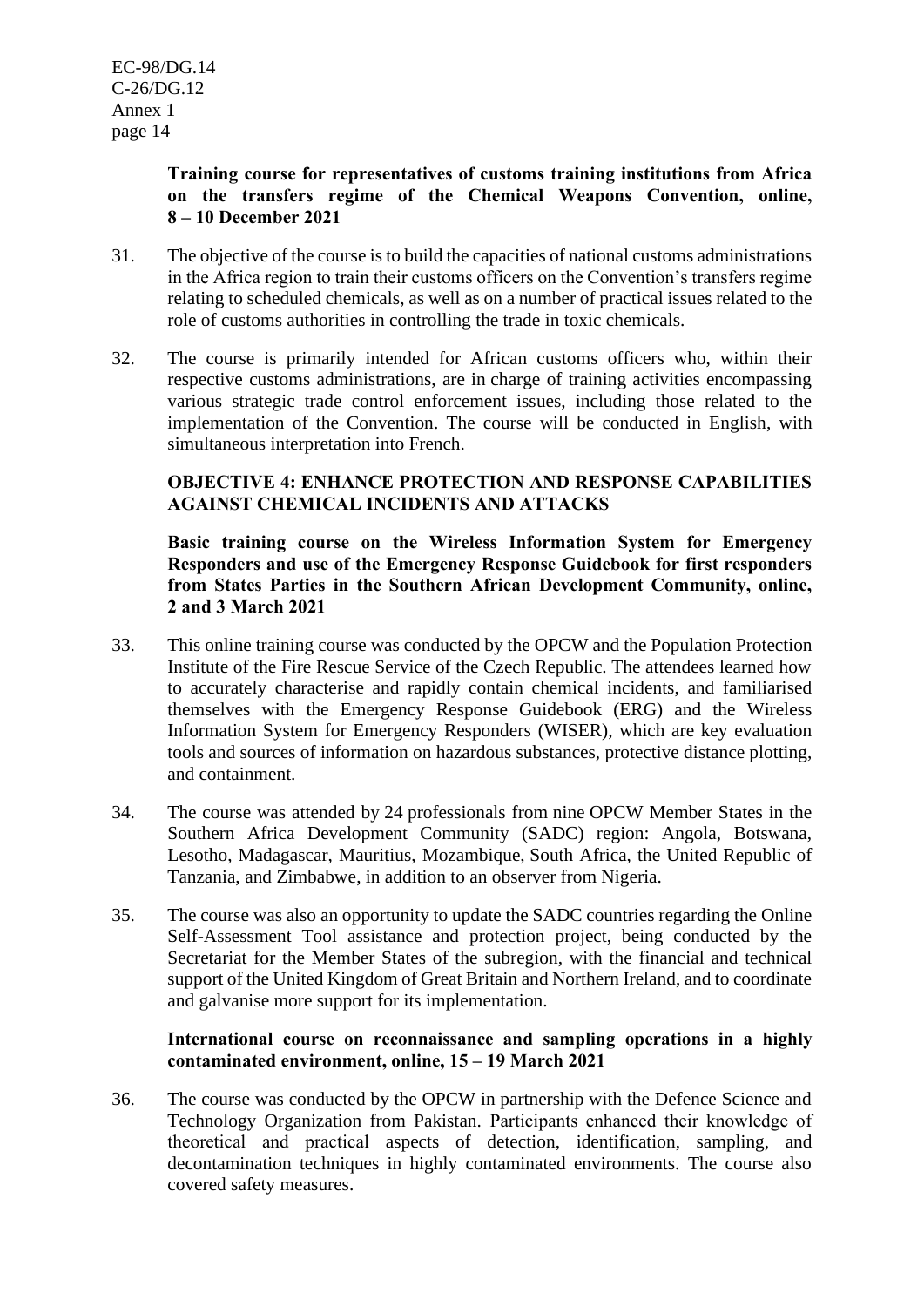37. The course was attended by a total of 182 emergency responders from 41 Member States, including 47 African participants from the following 13 countries: Algeria, Angola, Burkina Faso, Kenya, Lesotho, Mauritania, Morocco, Nigeria, South Africa, the Sudan, Togo, the United Republic of Tanzania, and Zimbabwe.

**Basic training course on the Wireless Information System for Emergency Responders and the use of Emergency Response Guidebook for first responders from States Parties in the Economic Community of West African States, online, 28 – 29 April 2021**

- 38. The training was conducted with the technical support and facilitation of the Population Protection Institute of the Fire Rescue Service of the Czech Republic. It equipped the participants with the knowledge necessary to mount an effective response to chemical emergencies, provided a platform for information and experience sharing, and strengthened the regional network of experts involved in chemical emergency response.
- 39. Participants familiarised themselves with ERG and WISER, which are key evaluation tools and sources of information on hazardous substances, protective distance plotting, and containment.
- 40. The course was attended by 18 professionals from nine OPCW Member States of the Economic Community of West African States (ECOWAS): Benin, Burkina Faso, Côte d'Ivoire, Ghana, Liberia, Nigeria, Senegal, Sierra Leone, and Togo.

# **Training course on incident response operations and sample management of chemical incidents for Member States of the Intergovernmental Authority on Development region, online, 25 – 27 May 2021**

- 41. Participants learned about the detection, identification, sampling, and decontamination techniques required for reconnaissance and sampling operations in highly contaminated environments. The course also covered safety measures and the procedures necessary to manage a response from the scene of an incident.
- 42. Conducted in partnership with the Population Protection Institute of the Fire Rescue Service of the Czech Republic, the course was attended by 29 experts from four OPCW Member States from the Intergovernmental Authority on Development (IGAD) region: Ethiopia, Kenya, the Sudan, and Uganda.

# **Coordination Meeting on the "Assistance and Protection Project for the Southern African Development Community" (2020-2021), online, 1 June 2021**

43. Funded and technically supported by the United Kingdom of Great Britain and Northern Ireland, the project aims at setting up a new Online Self-Assessment Tool that will help Member States, initially from the SADC region, to assess the risks posed by hazardous chemicals, audit existing response capacities, and identify necessary improvement measures, including those the OPCW may help to build. The outcome is to also feed future national (and subregional) capacity building under Article X of the Convention. South Africa has been championing the project in the SADC region.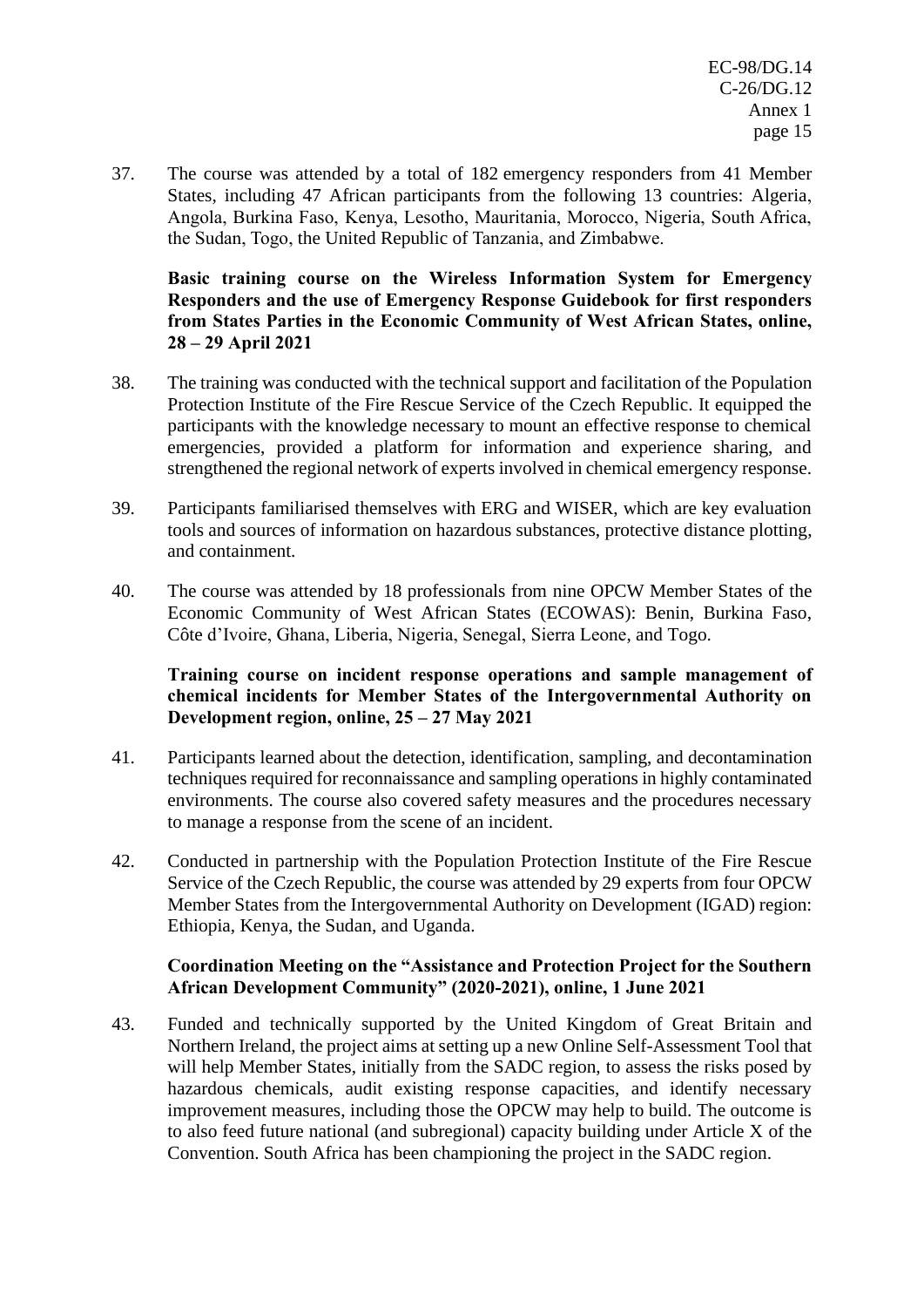44. The questionnaire forming the underlying basis of the new tool was drafted earlier in 2021. The coordination meeting held on 1 June allowed the circulation of this draft questionnaire to the SADC region, for peer review and finalisation. The roll-out of the online platform has been scheduled for the autumn of 2021.

#### **Basic course on decontamination of chemical warfare agents and toxic industrial chemicals for emergency first responders of African Member States, online, 13 – 15 July 2021**

- 45. This was the first OPCW training on decontamination for the Organisation's Member States in Africa. The training was conducted by the OPCW and instructors from the Special Risks Brigade of the Argentine Federal Police, as part of the OPCW's Instructor Development and Exchange Programme.
- 46. The participants enhanced their theoretical knowledge on how to develop and implement decontamination procedures and techniques as well as Hospital Preparedness for Chemical Incidents (HOSPREP), including victim triage systems in the aftermath of incidents involving chemical warfare agents and toxic industrial chemicals. The first responders also discussed their experiences of chemical decontamination and were provided with an overview of the Convention, focusing on the Article X on assistance and protection measures necessary to manage incidents directly at the scene.
- 47. The course was attended by 61 experts from 19 OPCW Member States: Algeria, Burkina Faso, Burundi, Cameroon, Ethiopia, Ghana, Kenya, Lesotho, Madagascar, Mauritania, Mauritius, Morocco, Mozambique, Nigeria, the Sudan, Togo, Tunisia, Uganda, and the United Republic of Tanzania.

# **Training course on conducting sampling and analysis in a highly contaminated environment for African Member States, online, 27 – 29 July 2021**

- 48. This online course was conducted jointly with the National Institute of Forensic Science and Criminology of the Gendarmerie Nationale of Algeria.
- 49. The participants learned about theoretical and practical aspects of detection, identification, sampling, and decontamination techniques used during reconnaissance and sampling operations in highly contaminated environments. The course also covered safety measures and procedures necessary during emergencies and a presentation of a simulated intervention involving recognition and sampling with full personal protection equipment.
- 50. The course was attended by 47 experts from 17 OPCW African Member States: Algeria, Benin, Botswana, Burkina Faso, Burundi, Kenya, Lesotho, Madagascar, Malawi, Mauritania, Mauritius, Mozambique, Nigeria, Senegal, Seychelles, Togo, and Uganda.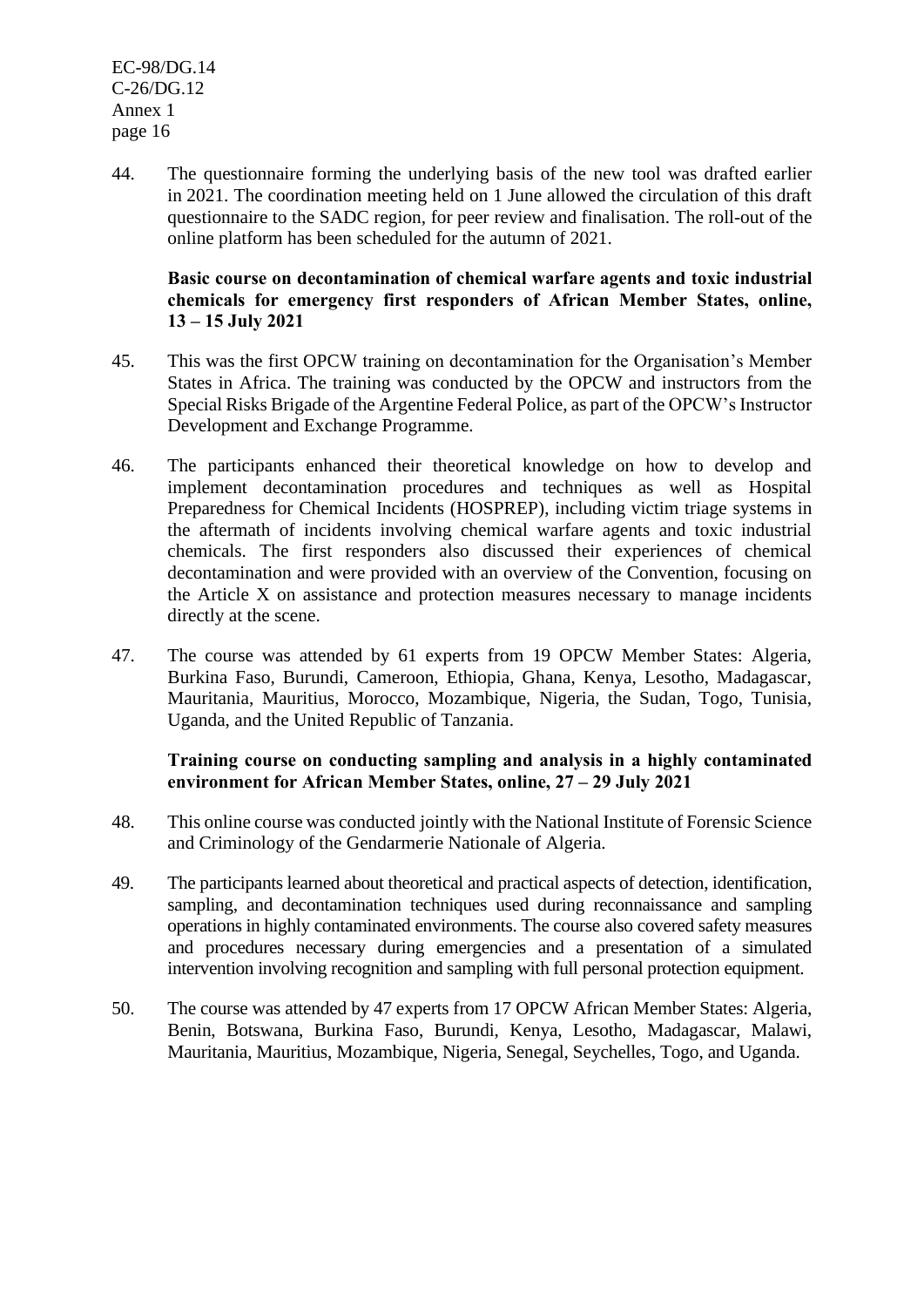# **Basic training course on the Wireless Information System for Emergency Responders and use of the Emergency Response Guidebook for first responders in French-speaking African Member States, online, 18 – 20 August 2021**

- 51. The course was jointly organised by the Secretariat and the Population Protection Institute of the Fire Rescue Service of the Czech Republic. It was designed for both civilian and military first responders who are involved in responding to emergencies involving release of chemical warfare agents or toxic industrial chemicals, and also focused on  $CBRN<sup>1</sup>$  emergency preparedness.
- 52. Participants learned how to accurately characterise and rapidly contain incidents involving hazardous chemicals, using ERG and WISER. They also acquired relevant knowledge in the areas of initial isolation and protective distance plotting and containment.
- 53. The training was attended by 24 professionals from 13 French-speaking African Member States: Benin, Burundi, Cameroon, Côte d'Ivoire, the Democratic Republic of the Congo, Djibouti, Mauritania, Mauritius, Morocco, Senegal, Seychelles, Togo, and Tunisia.

# **Webinar for African Member States on chemical security response measures and emergency response arrangements for major public events, online, 22 and 23 September 2021**

- 54. This webinar will focus, inter alia, on strengthening the resilience of African Member States to develop, review, or amend national risk and threat assessments when considering event venues, and to develop appropriate contingency and emergency response plans for terrorist attacks on a State Party planning to host a large sporting tournament.
- 55. The webinar will accommodate both civilian and military first responders from African Member States who are involved in responding to emergencies involving releases of chemical warfare agents or toxic industrial chemicals and on CBRN emergency preparedness.

# **Workshop for women first responders in chemical emergencies, online, 23 and 24 September 2021**

- 56. Building on the success of the OPCW Women in Chemistry Symposium, the Secretariat is launching a new workshop for women first responders in chemical emergencies.
- 57. The first workshop is scheduled to gather fifty female first responders from all regions, including Africa, to exchange experience in the field of chemical emergency response. The discussion is expected to advise the Secretariat on how to better ensure that gender perspectives are integrated in the design of training in this field.

1

CBRN = chemical, biological, radiological, and nuclear.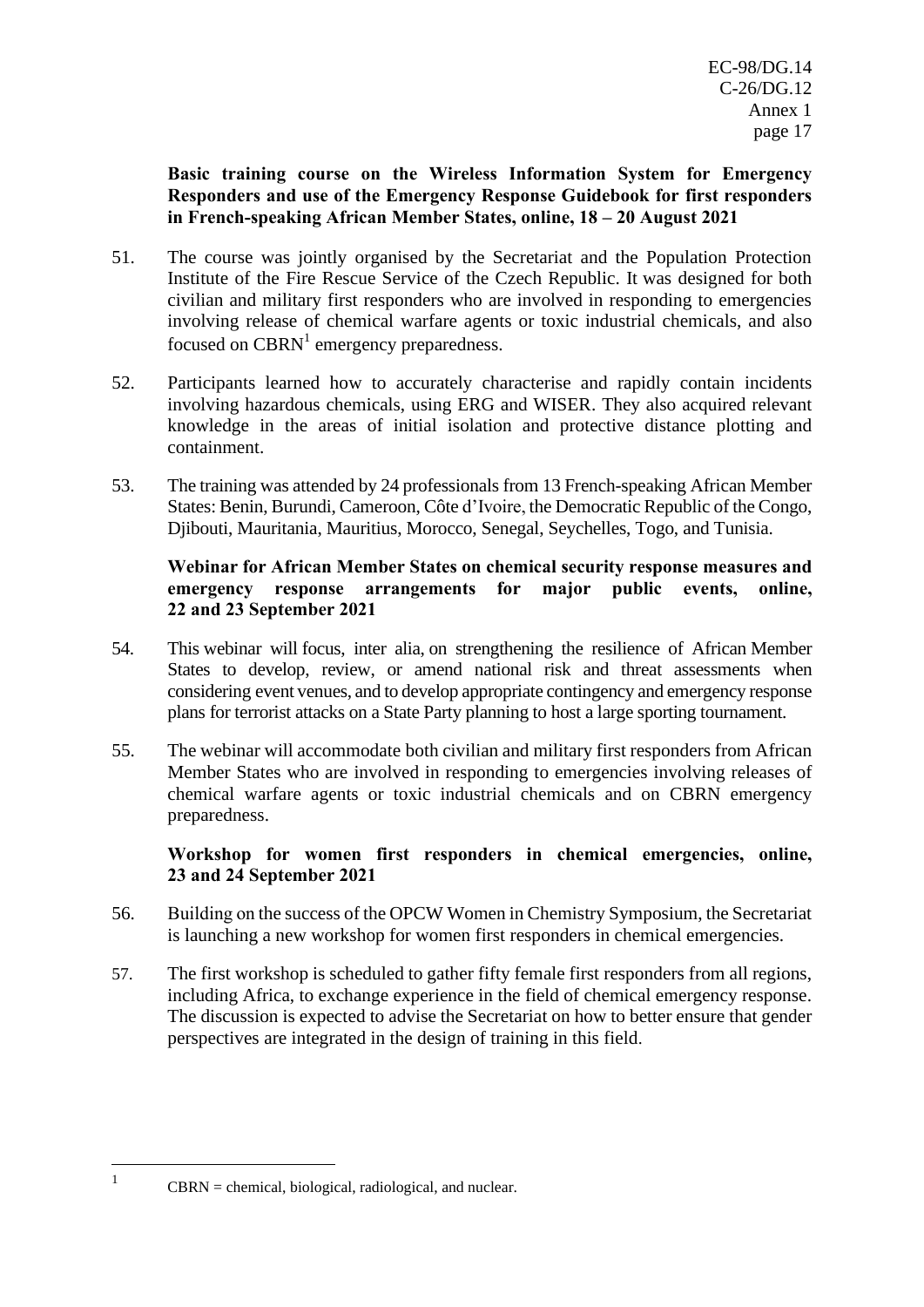# **Course for African Member States on deterrence and prevention of the use of chemical weapons and toxic industrial chemicals, from a law enforcement officer's perspective, online and in person (Italy), 8 November 2021 – 6 May 2022**

- 58. The course aims at enhancing the knowledge of law enforcement officers from African Member States with respect to on-site incident management. This involves applying the most innovative techniques to deter and prevent toxic industrial chemicals and chemical equipment from being used to create chemical weapons.
- 59. The objectives of the course are to provide the law enforcement officers with a scientific method of analysis, evidence collection, and documentation process of the incident. These methods will help to maintain the chain of custody, allowing the officers to produce admissible evidence for prosecution if necessary.
- 60. The course consists of three modules. The first and second modules are scheduled to be delivered online from 8 to 28 November 2021 and from 17 to 25 February 2022. The third module will be delivered in a face-to-face format from 2 to 6 May 2022, in Italy, should the COVID-19 pandemic situation allow.

# **Translation of selected online assistance and protection courses, 2021**

61. With support from France, the Secretariat is securing the translation into French of selected online assistance and protection courses that will benefit French-speaking Member States in the Africa region, among others.

# **Course on chemical emergency response for States Parties in West Africa, 2022**

- 62. Discussions are ongoing between the Secretariat, the Permanent Representation of France to the OPCW, the National Authority of Côte d'Ivoire, and the International Counter-Terrorism Academy in Abidjan, Côte d'Ivoire, to co-organise an in-person course on chemical emergency response in 2022.
- 63. Funded through a voluntary contribution from France, the course will support the Secretariat's efforts aimed at developing the capacities of first responders and emergency planners in French-speaking States Parties in West Africa to respond to chemical attacks or incidents that may be the result of terrorist acts in the region.

# **OBJECTIVE 5: ADVANCE CHEMICAL SAFETY AND SECURITY CULTURE, STANDARDS, AND PRACTICES IN AFRICA**

# **Course on legislative and regulatory issues of chemical security for African Member States, online, 19 – 22 April 2021**

64. Organised in the framework of the OPCW's efforts to counter the growing risk of misuse of chemicals in Africa, the course benefited 48 representatives of 12 African Member States (Angola, Botswana, Ghana, Kenya, Mozambique, Nigeria, South Africa, the Sudan, Togo, Tunisia, Uganda, and Zimbabwe) and was conducted in partnership with the International Council of Chemical Associations, the International Chemical Trade Association, Pacific Northwest National Laboratory, and INTERPOL.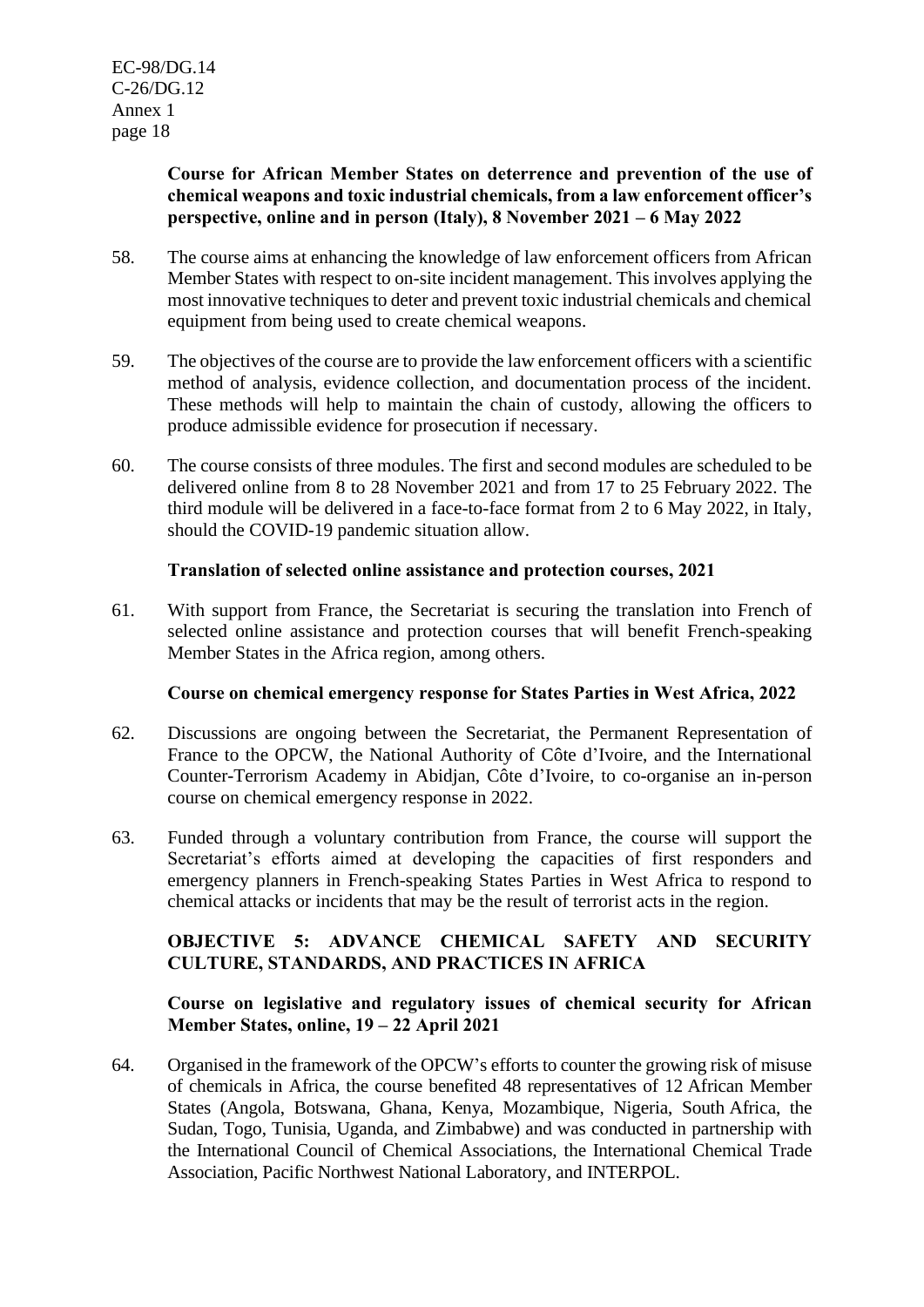- 65. The course enhanced the capacities of participants to analyse their respective national legal and regulatory frameworks on chemical security, including identifying gaps and potential means to address them, and discussed approaches to developing appropriate chemical security measures.
- 66. Participants completed specific training modules, provided information on their national legal frameworks on chemical security, and attended an interactive online session. In addition, they learned about the existing international legal framework on chemical security, as well as the potential scope of a comprehensive national legislative and regulatory framework on chemical security.

# **Intersessional online training for the Associate Programme 2021, 19 May – 1 June 2021**

- 67. The course assisted in building participants' skills in chemical engineering and industrial management, with a focus on chemical safety and security.
- 68. Six new participants from the following African Member States benefited from this course: Cameroon, Ethiopia, Nigeria, the Sudan, Uganda, and the United Republic of Tanzania. They joined 12 other participants from Africa selected since last year from Botswana, the Democratic Republic of the Congo, the Gambia, Ghana, Kenya, Malawi, Mauritius, Namibia, the Niger, Sierra Leone, Somalia, and Zambia.

# **Workshop on general aspects of chemical safety and security in laboratories, online, 8 – 10 June 2021**

69. This global workshop was organised in partnership with Italy. Laboratory professionals from, inter alia, three African States Parties learned about valuable best practices in relation to chemical safety and security in laboratories. They also tested response skills in scenarios involving hazardous chemicals.

# **Launch event on the Indicative Guidelines for Chemical Safety and Security in Small and Medium-Sized Enterprises to Foster the Peaceful Uses of Chemistry, online, 29 June 2021**

- 70. Developed by international experts in collaboration with the Secretariat, the indicative guidelines incorporate basic elements, legal frameworks, and selected institutional and technical capacities that can help to achieve chemical safety and security.
- 71. The guidelines build on the resources, tools, and guidance developed by international organisations dealing with public health and the environmental and safety aspects of chemicals.
- 72. The launch event accommodated a global audience, including 30 participants from nine African Member States: Algeria, Cameroon, Ethiopia, Ghana, Madagascar, Nigeria, Seychelles, Togo, and Zambia.
- 73. Following the introduction of the guidelines, experts from Brazil, China, Germany, Italy, and the United States of America, as well as from relevant international organisations and the chemical industry, shared their knowledge and experiences on the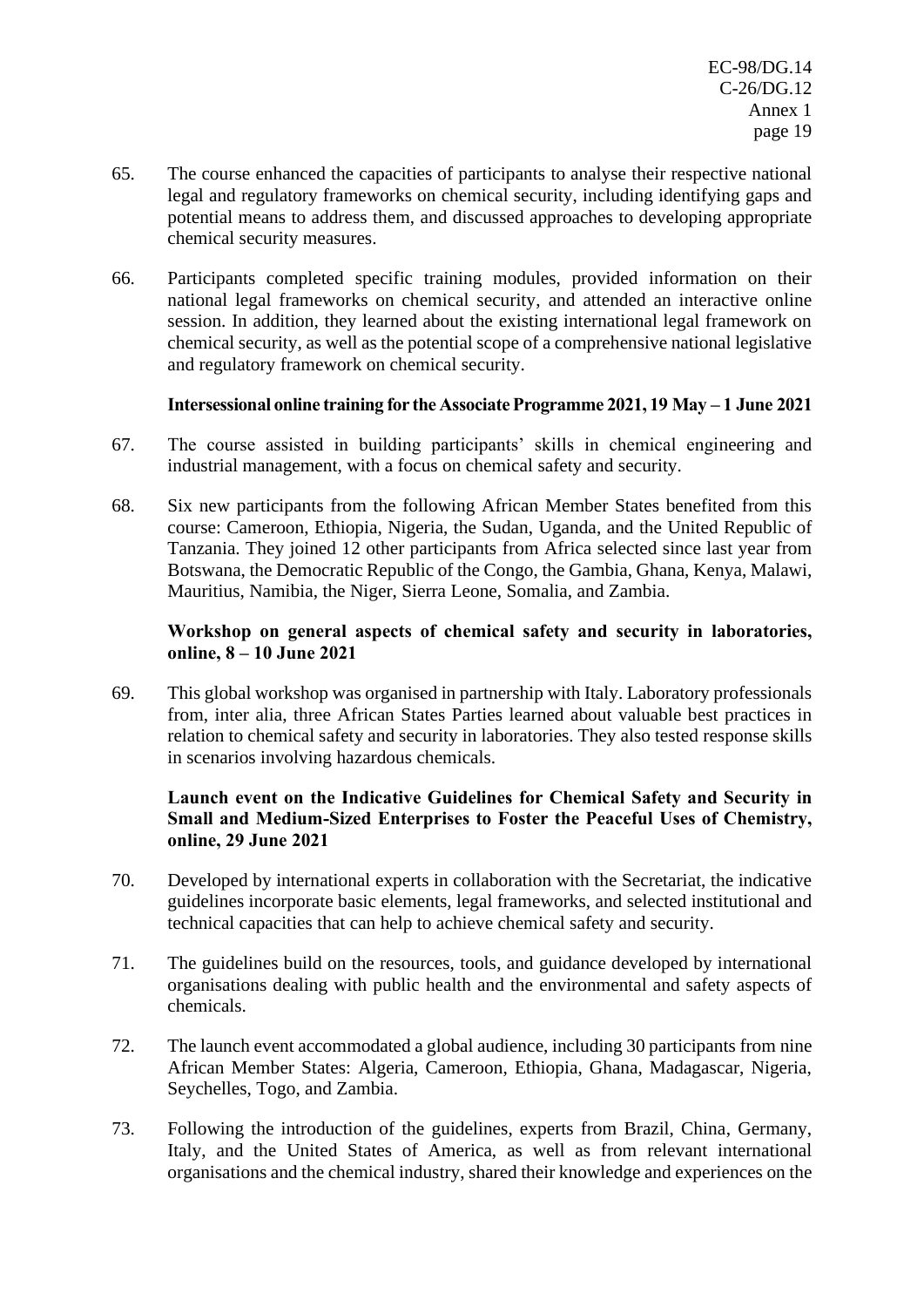subject. Representatives of the International Council of Chemical Associations, the Organisation for Economic Co-operation and Development, and the United Nations Environment Programme also attended the launch.

# **Advanced chemical safety and security management course for Member States in the Africa region, online, 2 July 2021**

- 74. The online training expanded participants' knowledge of national chemical management strategies. This knowledge will assist governments in creating national action plans on chemical safety and security management.
- 75. The participants reviewed the resources, tools, and skills needed to effectively promote chemical safety and security standards. They learned about supply chain safety and security strategies designed to prevent the misuse of highly toxic chemicals and to minimise internal and external threats. The workshop also included a table-top exercise based around the scenario of a chemical accident at a storage site.
- 76. The training course accommodated 29 experts from 12 African Member States: Burkina Faso, Ethiopia, Kenya, Mauritania, Mozambique, Nigeria, Seychelles, the Sudan, Togo, Tunisia, Uganda, and Zimbabwe.

# **Workshop on chemical security management for Nigeria, online, September or October 2021 (date to be confirmed)**

- 77. As part of its efforts to mitigate the threat of attacks involving chemical weapons or toxic chemicals by non-State actors, the Secretariat will organise an online training workshop for participants from Nigeria in the month of September or early October 2021.
- 78. The workshop is focused on mitigating security vulnerabilities in the chemical supply chain in Nigeria for Nigerian stakeholders who are dealing with high-risk chemicals and supply chain security.
- 79. Up to 25 participants will be accommodated in this online workshop, which will be funded through a financial voluntary contribution from the United States of America.

#### **Course on explosion protection and error management in the chemical process industries for OPCW Member States, online, 6 September – 8 October 2021**

80. This annual course will be offered by the University of Wuppertal (Germany), with the financial support of the Government of Germany. Scheduled to be held online, the training aims at equipping the participants with the skills required to implement modern technical safety practices and to fulfil their responsibilities to develop sustainable safety management related to the chemical industry. Moreover, participants will be encouraged to contribute to the development of a culture of safety in their working environments.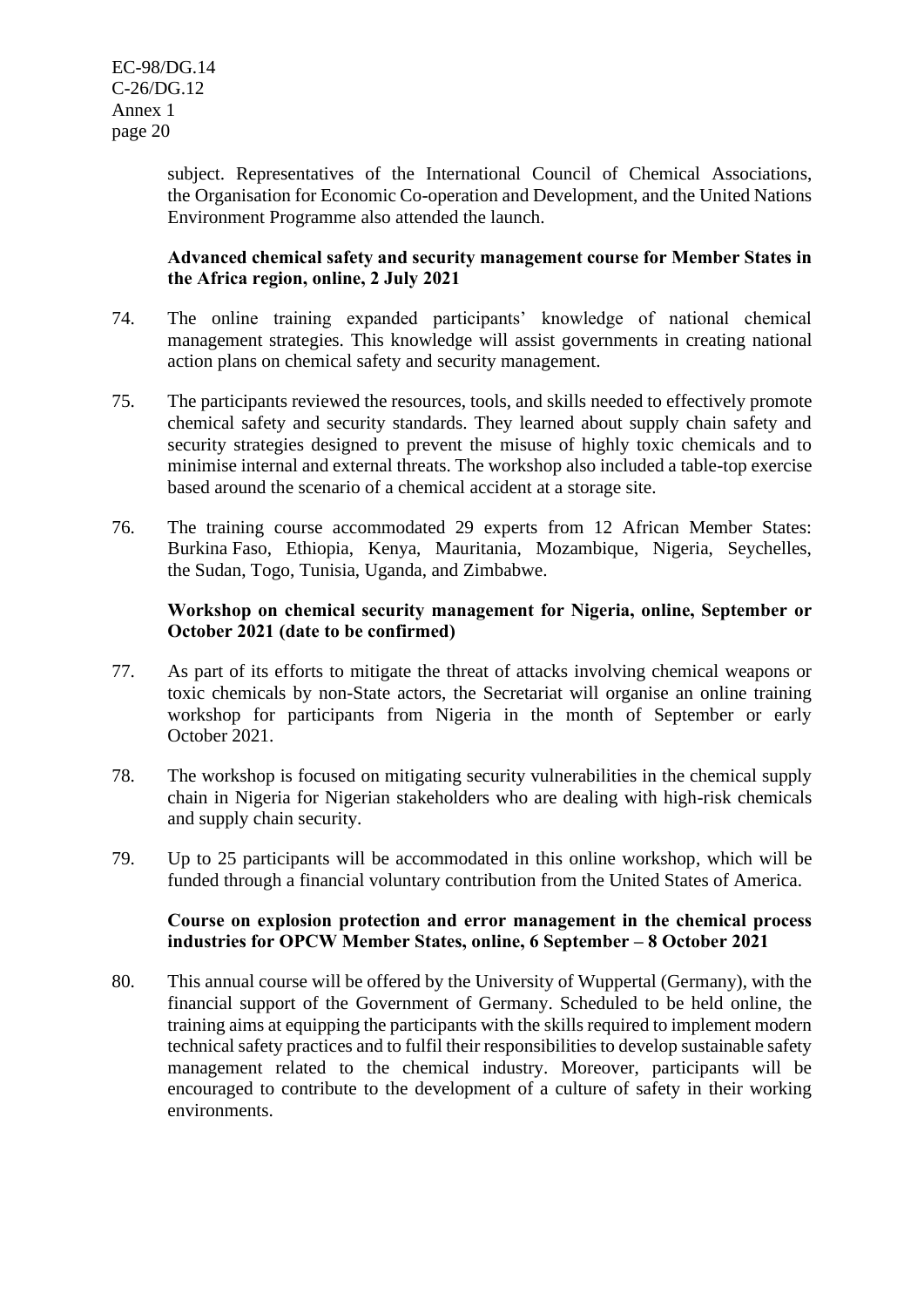# **Course on legislative and regulatory issues of chemical security for French-speaking African Member States, online, 16 – 21 October 2021**

- 81. Organised in the framework of the OPCW's efforts to counter the growing risk of misuse of chemicals in Africa, the course will be offered to French-speaking African Member States and will be conducted in partnership with the International Council of Chemical Associations, the International Chemical Trade Association, Pacific Northwest National Laboratory, and INTERPOL.
- 82. The online course is expected to enhance the capacities of participants at analysing their respective national legal and regulatory frameworks on chemical security, including identifying gaps and potential means to address them, and discuss approaches at developing appropriate chemical security measures.

# **OPCW Associate Programme 2021, The Hague, the Netherlands, 18 October – 5 November 2021**

- 83. Scheduled to take place in a face-to-face format in The Hague, the new edition of the OPCW Associate Programme is to accommodate participants from various geographical regions, including from Africa, who were selected for and attended the intersessional online training activities for the Associate Programme in 2020 and 2021.
- 84. The programme will enhance participants' knowledge of the Convention and will develop the skills they need to operate in a modern chemistry industry environment, with a focus on chemical safety and security.

# **OBJECTIVE 6: STRENGTHEN THE CAPABILITIES OF CHEMICAL LABORATORIES IN AFRICA**

- 85. In 2021, the Secretariat continued implementing the Project on Assessing and Enhancing Capacity of Analytical Laboratories from African and GRULAC<sup>2</sup> Member States, funded by a voluntary contribution from the United Kingdom of Great Britain and Northern Ireland.
- 86. In the framework of this project, a series of remote training and coaching activities and support to assisted laboratories' participation in OPCW testing exercises have been provided during the year. In this context, the two participating laboratories—from Kenya and Nigeria—took part in the following events (paragraphs 87 to 91):

#### **Coaching workshop in support of the participation of assisted laboratories from the Africa and GRULAC regions in OPCW proficiency testing, online, 21 January 2021**

87. Delivered by the Finnish Institute for Verification of the Chemical Weapons Convention (VERIFIN), the online workshop accommodated, inter alia, 14 analytical chemists from the two participating laboratories from Kenya and Nigeria.

<sup>2</sup> GRULAC = Group of Latin American and Caribbean States.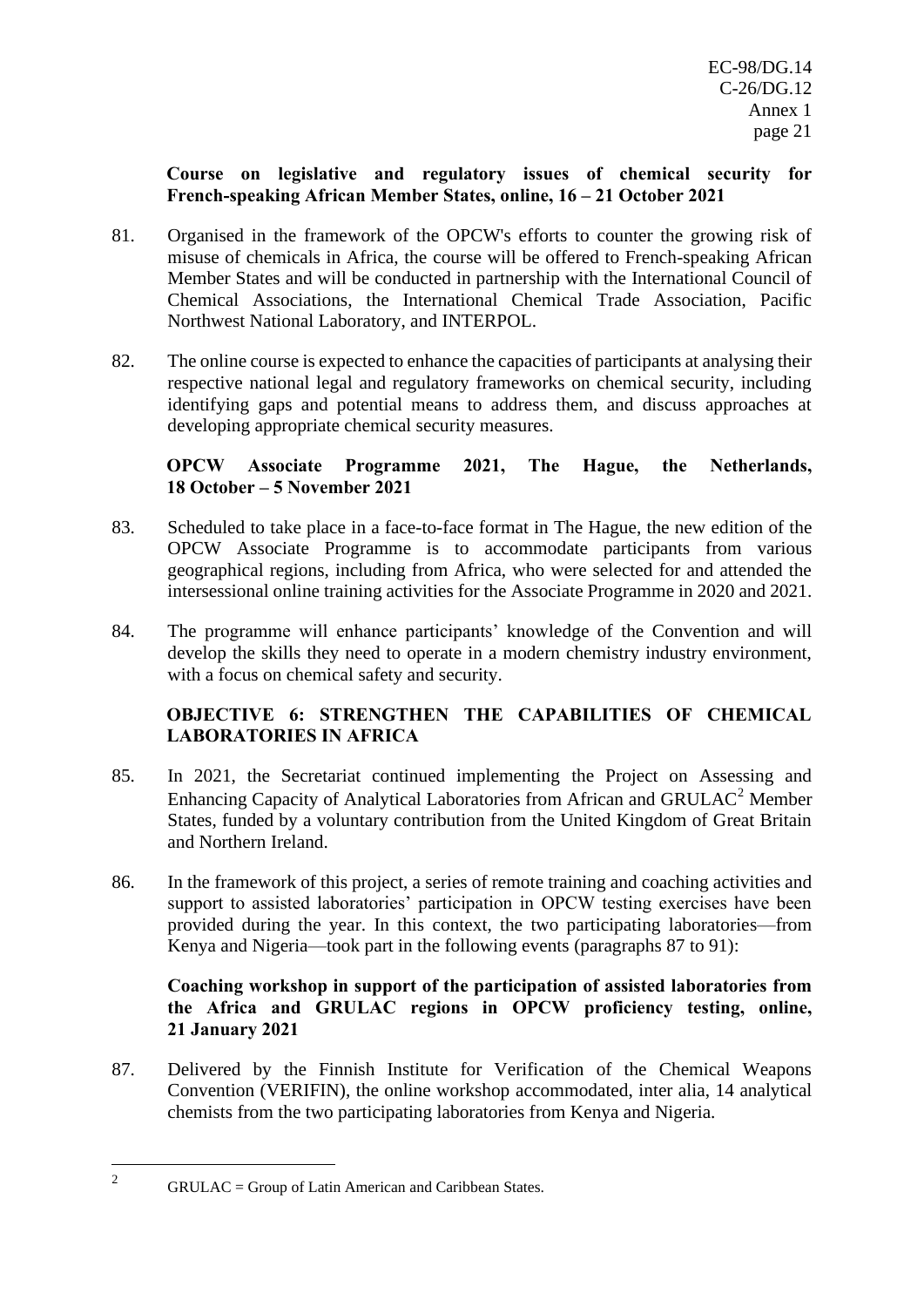# **Coaching workshop in support of the participation of assisted laboratories from the Africa and GRULAC regions in OPCW proficiency testing, online, 19 February 2021**

88. Also delivered by VERIFIN, this workshop accommodated, inter alia, 15 analytical chemists from the two participating laboratories from Kenya and Nigeria.

# **Capacity-building course for laboratories from Member States in Africa that aspire to join the OPCW network of designated laboratories, online, 15 to 19 March 2021**

- 89. Conducted in collaboration with VERIFIN, the course accommodated 17 African analytical chemists from Kenya and Nigeria, with a view to building their laboratories' capacity to join the OPCW designated laboratory network.
- 90. The course focused on the advanced strategies and procedures required to pass OPCW designated laboratory proficiency tests—the primary requirement for laboratories to obtain and maintain OPCW designation.

# **Workshop to review progress and agreed next steps for laboratories from Member States in the Africa and GRULAC regions towards achieving OPCW designated laboratory status, online, 8 April 2021**

91. Eighteen analytical chemists, including four from Kenya and Nigeria, participated in the event, representing the following eight OPCW Member States: Brazil, Chile, Finland, Germany, Kenya, Nigeria, Spain, and the United Kingdom of Great Britain and Northern Ireland. The workshop was also attended by four observers from Brazil's National Authority, as well as experts from the Secretariat. The workshop participants evaluated their experiences from 2020-2021, discussed further training needs, and agreed on the 2021-2022 workplan.

# **Course on the enhancement of laboratory skills in chemical weapons-related laboratory quality management in collaboration with VERIFIN, online, 23 – 27 August 2021**

92. Organised jointly with VERIFIN, the course was held online for analytical chemists from various regions, including Africa. As part of the training, the quality standard for testing laboratories (general requirements for the competence of testing and calibration laboratories, ISO/IEC 17025:2017) was studied in detail. The standard was examined through lectures and practical exercises. Prior to the course, the participants were asked to provide information on the quality assurance system in their laboratory and provide their current laboratory quality manual, if they already had one. The aim was for participants to continue working with their own quality manual or to start to prepare one during the course. African participants hailed from Cameroon and Nigeria.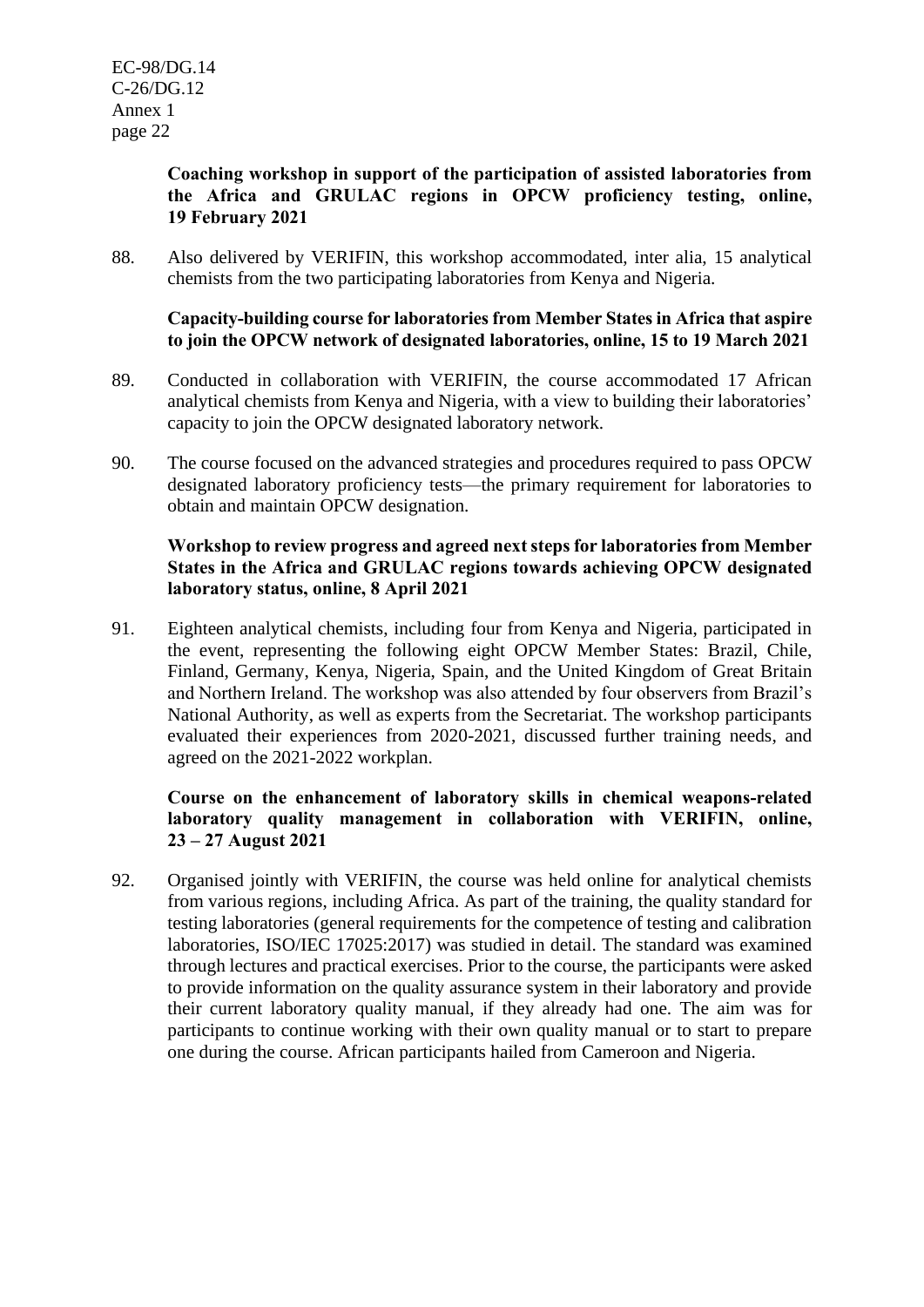# **Online course on the enhancement of laboratory skills in liquid chromatography-mass spectrometry, in collaboration with VERIFIN, online, 23 – 27 August 2021**

93. Organised jointly with VERIFIN and targeting all regions including Africa, the course aimed at improving participants' practical skills in analysing chemicals related to the Convention through liquid chromatography-mass spectrometry (LC-MS). The training covered sample preparation and the theoretical aspects of LC and LC-MS and demonstrations of LC and LC-MS techniques, and included practical exercises. This course was offered in parallel with the aforementioned course on laboratory quality management, scheduled for the same dates. African participants hailed from Kenya and Namibia.

# **Analytical chemistry skills development course for the Africa region, online, 6 – 17 September 2021**

- 94. Organised jointly with the Protechnik Laboratories, Pretoria, South Africa, the course is designed to offer comprehensive theoretical and practical training in analysis using gas chromatography (GC) and gas chromatography-mass spectrometry (GC-MS), pre-eminent analytical techniques in separating, identifying, and quantifying compounds in complex mixtures relevant to the Convention.
- 95. The course focuses on samples preparation and handling, operating analytical instruments, and applying various GC and MS techniques. Exercises are supported by lectures on the physical-chemical properties of chemical warfare agents, quality control, safety, health, and environmental protection related to working in chemical laboratories, and the handling of toxic chemicals.
- 96. In addition, the course provided the participants with an overview of the Convention and developed their understanding of the important role science plays in the effective implementation of the Convention.

# **Analytical skills development course for women chemists, online, 4 – 15 October 2021**

- 97. Funded through a voluntary contribution from the European Union and offered by the OPCW Laboratory, the course is designed to equip female analytical chemists from various regions, including Africa, with the basic knowledge and practical skills needed to use techniques related to the analysis of chemicals subject to the Convention.
- 98. The course will also promote competitiveness, highlight career opportunities for women, and strengthen the role and participation of female scientists in the implementation of the Convention.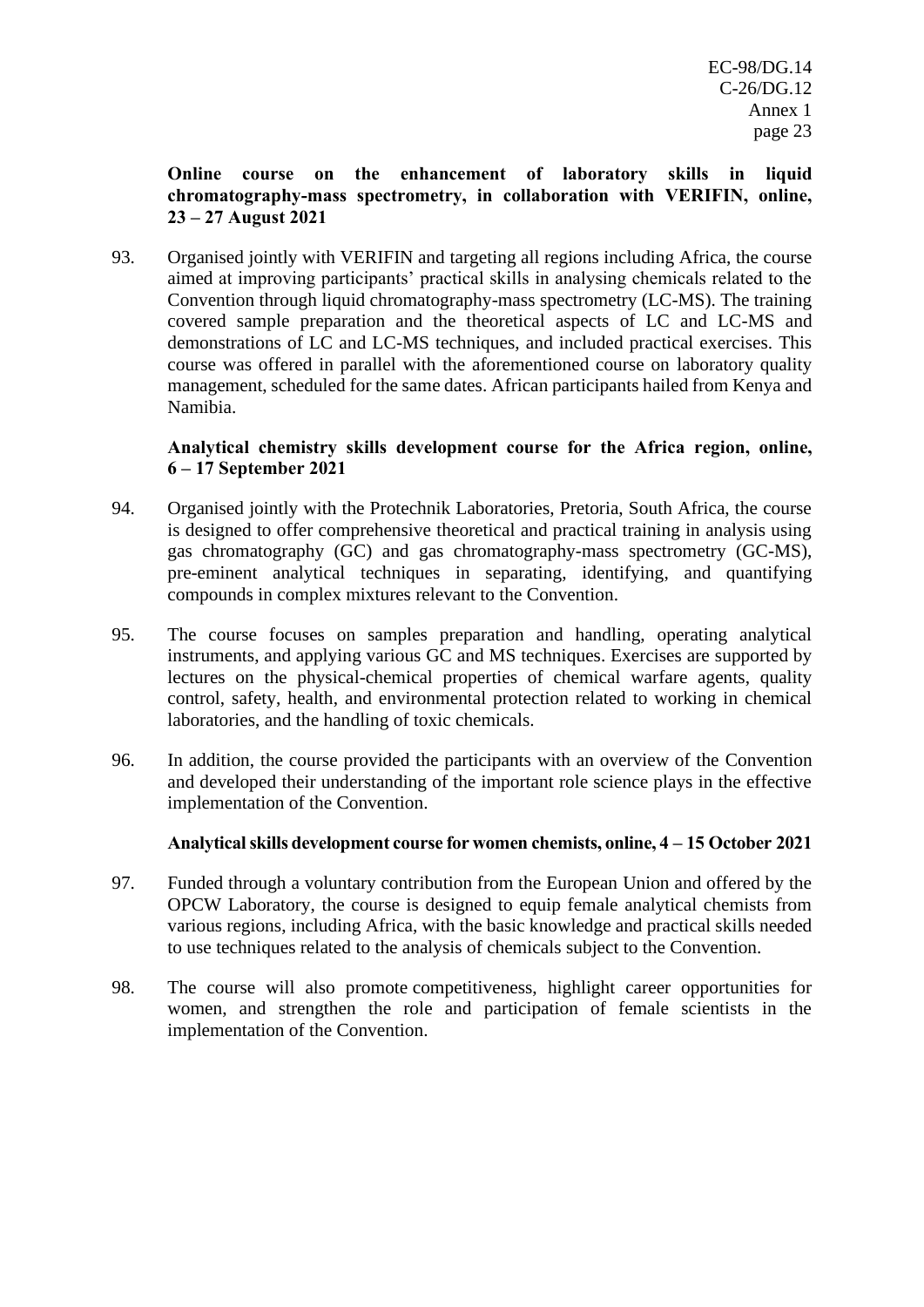#### **Equipment Exchange Programme**

- 99. As part of its contribution to strengthening laboratory infrastructure in African Member States, in the framework of the OPCW Equipment Exchange Programme, the Secretariat completed the transfers of two sets of laboratory equipment donated by Germany to the United Republic of Tanzania<sup>3</sup> and the Sudan.<sup>4</sup>
- 100. The equipment donated reached the United Republic of Tanzania and the Sudan respectively in December 2020 and April 2021. In the latter part of 2021 (tentatively), the Secretariat plans to conduct a training activity for the United Republic of Tanzania on the transferred equipment mentioned above.

# **OBJECTIVE 7: PROMOTE KNOWLEDGE OF PEACEFUL CHEMISTRY AND ITS EXCHANGE IN AFRICA**

# **Forum for the Africa region on the peaceful uses of chemistry, "New Norms for OPCW Capacity-Building Programmes After the COVID-19 Pandemic", online, 1 April 2021**

- 101. As part of the OPCW efforts to facilitate knowledge exchange in Africa in areas of peaceful chemistry, on 1 April the Secretariat organised the first forum on peaceful uses of chemistry fully dedicated to Africa. The meeting helped establish the next steps for the OPCW's capacity-building programmes for the continent in light of the COVID-19 pandemic.
- 102. The forum allowed the participants to share lessons learned and best practices related to the delivery of online capacity-building programmes in the challenging circumstances of the pandemic. The attendees also identified needs, gaps, and actionable proposals to overcome these obstacles.
- 103. The participants benefited from the expertise of experienced professionals from three OPCW Member States (Algeria, the Niger, and the Sudan), the University of Wuppertal in Germany, and the Secretariat.
- 104. The forum was attended by 37 participants from government agencies, academia, and the chemical industry in 12 African Member States: Algeria, Botswana, Burkina Faso, Kenya, Mauritius, Morocco, Mozambique, the Niger, Nigeria, Uganda, Sierra Leone, and the Sudan.

<sup>3</sup> Perstorp Analytical NIR systems, including auto-sampler, complete personal computer, spare parts, documentation, milling device (Brabander), and glassware for analysis; Omnilab, Foodalyt D1000 automated distillation; 10 desktop computers; flame photometer 410 Sherwood; and SAN SYSTEM – continuous flaw analyser system, including auto-sampler and complete desktop computer.

<sup>4</sup> One GC-MS system.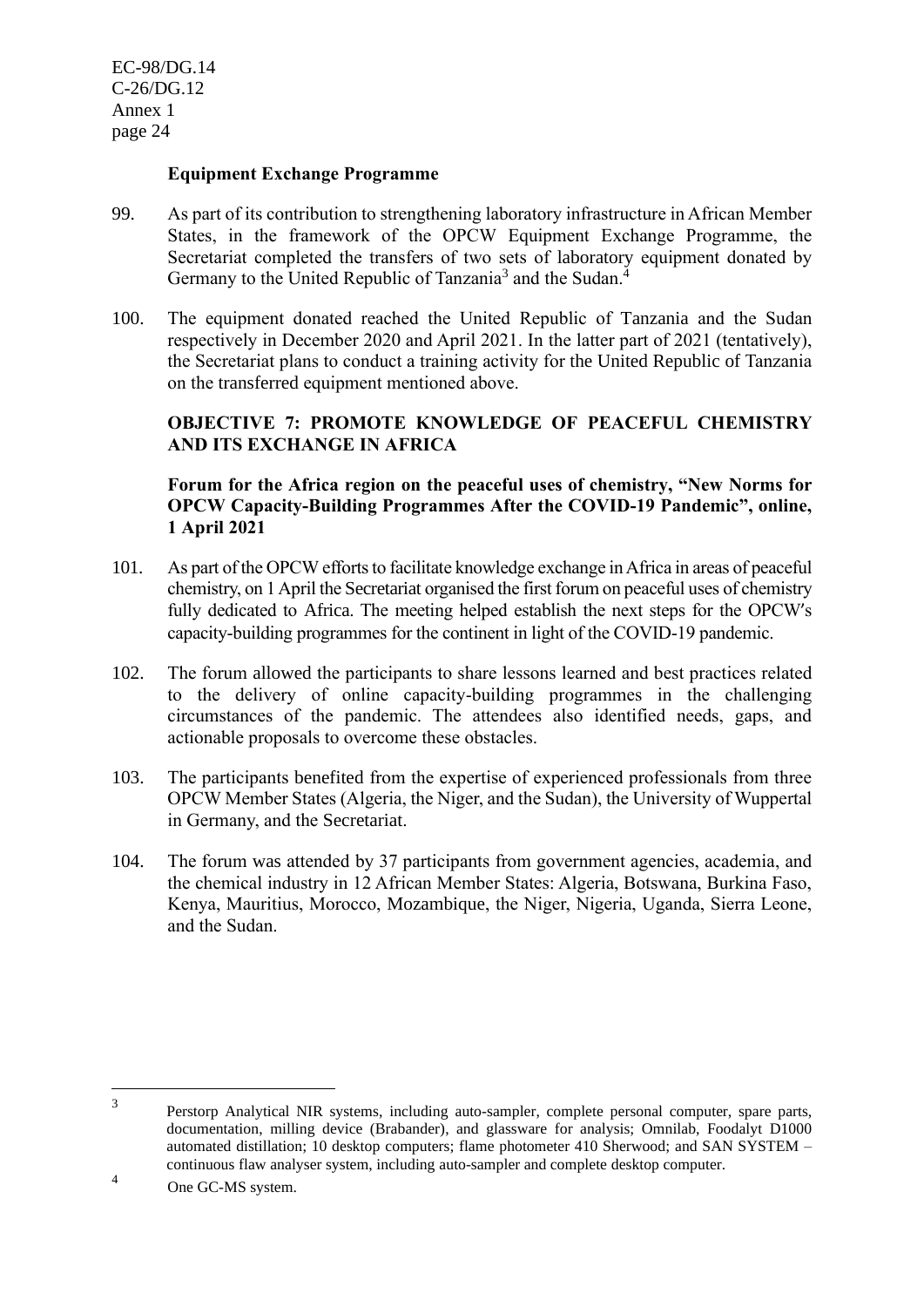# **Fifth edition of the OPCW's Women in Chemistry Symposium "Fostering a Culture of Promoting Peaceful Uses of Chemistry", online, 1 July 2021**

- 105. The global symposium, financially supported by the European Union, was dedicated to promoting equal roles and opportunities for women in the peaceful application of chemistry.
- 106. The participants discussed how to engage more women in the international endeavour to prevent the re-emergence of chemical weapons and to bring the benefits of peaceful chemistry to all. Participants exchanged ideas on how to forge networks of support and cooperation to build their knowledge and skills for positions in international organisations, government, industry, and academia.
- 107. The Secretariat presented an overview of the Organisation's activity in support of gender mainstreaming and highlighted opportunities for women to join the OPCW's capacity-building programmes. It also collected feedback that will help in designing new initiatives for female professionals.
- 108. Forty-two female scientists from the following 18 African Member States took part in the symposium: Algeria, Botswana, Burundi, Cameroon, Côte d'Ivoire, Eritrea, Ethiopia, Ghana, Kenya, Malawi, Mali, Morocco, Nigeria, Seychelles, Sierra Leone, South Africa, Togo, and Zambia.

#### **Support for scientific conferences**

- 109. Through the OPCW Conference Support Programme, the Secretariat helps finance scientific conferences on topics relevant to the Convention in developing countries and those with economies in transition. It supports the participation of scientists, who may not, due to their economic, geographic, or academic position, be able to attend such conferences.
- 110. In 2021, the Secretariat provided sponsorship under this programme to two scientific events held in Italy and Mauritius. Together, these events accommodated, inter alia, 137 scientists from Africa.

# **Green Chemistry Postgraduate Summer School, online, 4 – 10 July 2021**

- 111. The summer school was organised by the Green Sciences for Sustainable Development Foundation (Italy) and the International Union of Pure and Applied Chemistry. The event helped disseminate good, advanced, and basic chemical sciences and scientific know-how for students' future professional careers, indicating green chemistry as a fundamental tool to approach pollutant reduction at source.
- 112. The Secretariat sponsored the participation of 64 participants in this event, including 37 African scientists from Algeria (2), Cameroon (2), the Democratic Republic of the Congo, Eritrea, Ethiopia, Ghana, Kenya (3), Morocco (3), Nigeria (6), Rwanda, South Africa (8), Tunisia (2), Uganda, Zambia, and Zimbabwe (4).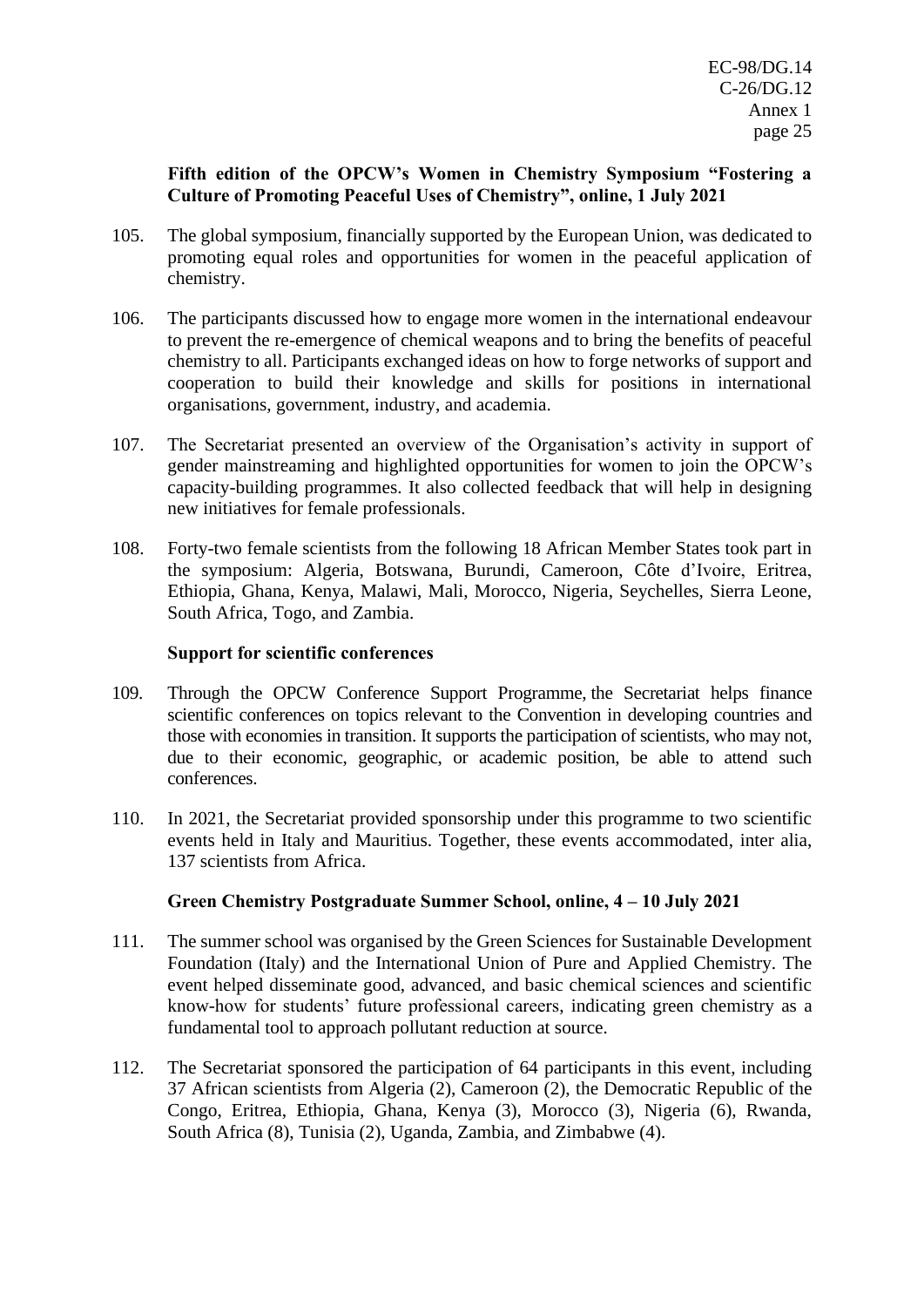# **Virtual conference on chemistry and its applications, University of Mauritius (online), 9 – 13 August 2021**

113. This virtual conference was designed to provide an online platform for participants to present, share, and discuss recent findings of their research, covering all topics related to chemistry and interdisciplinary sciences. The Secretariat sponsored the participation of 100 experts in total, including 80 participants from Africa.

# **Support for fellowships**

- 114. The Fellowship Programme assists scientists and engineers from States Parties whose economies are developing or in transition to gain experience by working in more advanced research laboratories and facilities in other States Parties for a limited period of time. A key objective of this Programme is to facilitate the exchange of scientific and technical information, while at the same time strengthening the institutions in the targeted countries through capacity building.
- 115. Under the Fellowship Programme, as at the date of the drafting of this report, the following five fellowships benefiting African scientists had been scheduled for sponsorship by the Secretariat in 2021:
	- (a) a fellowship for a chemist from Zimbabwe is scheduled to take place at the Spiez Laboratory in Switzerland from 30 August to 26 November 2021;
	- (b) a fellowship for a chemist from Cameroon is scheduled to take place in Germany from 15 October 2021 to 14 January 2022;
	- (c) a fellowship for a chemist from Nigeria is scheduled to take place in South Africa from 15 October 2021 to 14 January 2022;
	- (d) a fellowship for a chemist from Uganda is scheduled to take place in Germany from 1 November 2021 to 31 January 2022; and
	- (e) a fellowship for a chemist from Uganda is scheduled to take place at VERIFIN, Helsinki, Finland, from 1 November 2021 to 30 April 2022.
- 116. In addition, the following fellowships, which were selected for sponsorship in 2020, are scheduled to take place in 2022:
	- (a) a fellowship for a chemist from Nigeria in the United States of America is scheduled to take place from 17 January to 16 April 2022; and
	- (b) a fellowship for a chemist from Uganda in South Africa is scheduled to take place from 25 February to 24 May 2022.
- 117. Furthermore, in view of COVID-19 restrictions, dates are to be determined for three additional approved fellowships: one fellowship from Cameroon in Germany, one fellowship from Cameroon in Spain, and one fellowship from Nigeria in Argentina.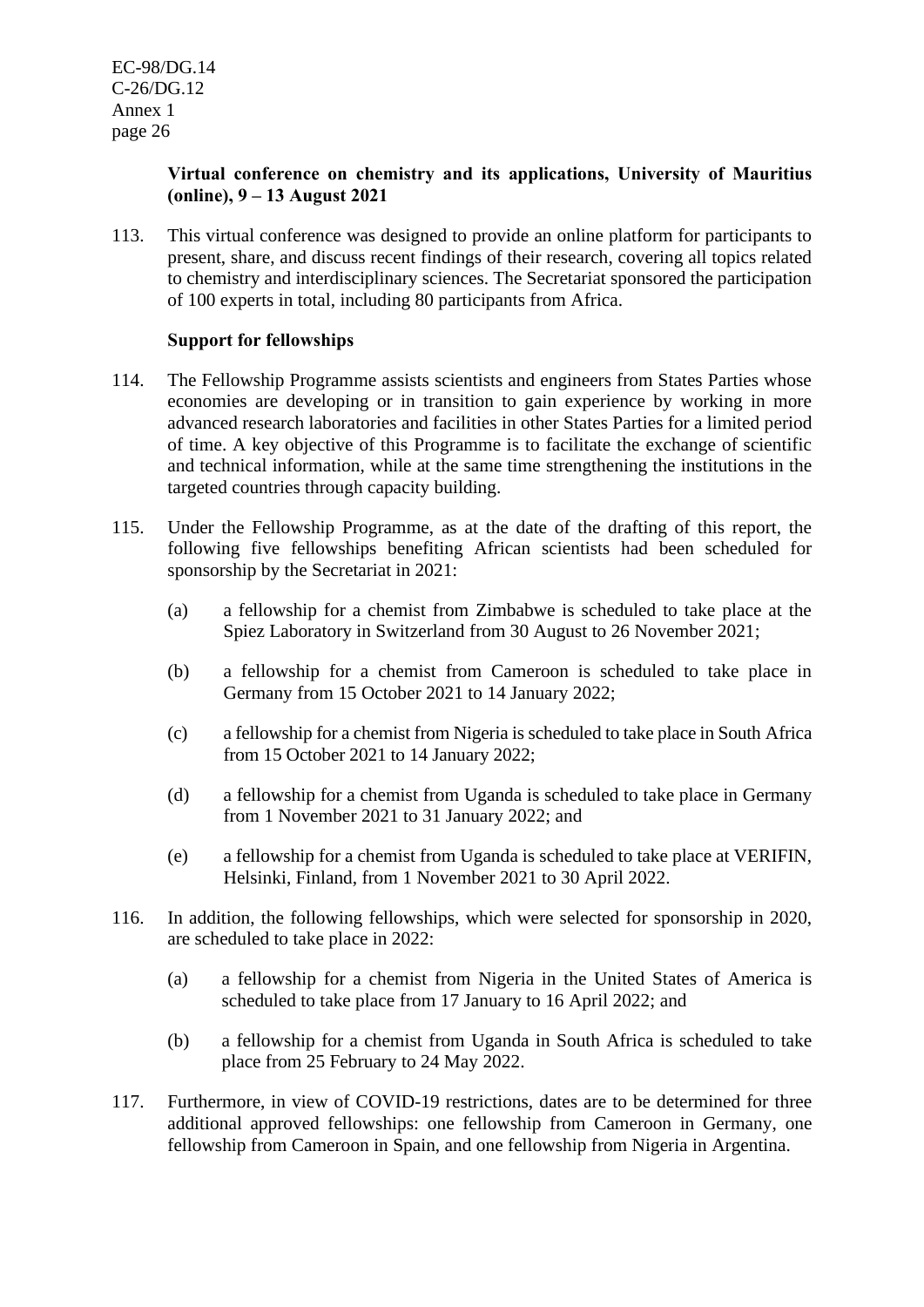#### **Support for research projects**

- 118. Under the Programme for Support of Research Projects, the Secretariat has continued during the reporting period to extend its financial support to small-scale research projects in Member States in Africa, among other regions, in order to promote the development of scientific and technical knowledge in chemistry for industrial, agricultural, research, medical, pharmaceutical, and other peaceful purposes relevant to the Convention in the continent. Funding for such projects has been provided either solely by the OPCW or jointly with the IFS, based in Stockholm, Sweden.
- 119. In this context, as at the cut-off date of this Note, in 2021 the Secretariat has been sponsoring four ongoing African research projects (from Kenya, South Africa, Tunisia, and Uganda) and co-funding eight others with the IFS (Benin (2), Côte d'Ivoire (2), Kenya, Nigeria, Uganda, and Zimbabwe.

# **OBJECTIVE 8: FOSTER PROGRAMME VISIBILITY, STAKEHOLDER ENGAGEMENT, AND PARTNERSHIPS**

- 120. One of the major innovations of the fifth phase of the Africa Programme is the special attention dedicated to promoting the engagement of Convention stakeholders and their ownership of the Programme. An important enabler in this regard is the promotion in Africa of the visibility and understanding of the Programme, the Convention, and the work of the Organisation.
- 121. The following activities have been undertaken by the Secretariat during the reporting period, with a view to continuing to address this specific objective of the Programme:

# **Course on "WMD<sup>5</sup> Non-Proliferation and Security for Women in STEM<sup>6</sup> in Africa", online, 25 January – 5 February 2021**

- 122. The Secretariat participated with resource experts in an intensive course on WMD non-proliferation and security for women in STEM. Held from 25 January to 5 February 2021, the course was organised by the African Centre for Science and International Security (Ghana), jointly with the James Martin Center for Non-Proliferation Studies and the Middlebury Institute of International Studies (United States of America). It was sponsored by the Norwegian Ministry of Foreign Affairs, the Carnegie Corporation of New York, and the John D. and Catherine T. MacArthur Foundation.
- 123. Using the Zoom platform, the course gathered over 60 CBRN security experts from government, academia, and research centres from across Africa.
- 124. Experts from the Secretariat made presentations during two panels, entitled "CBRN Security in Africa" and "The Role of Women in Chemical Security". During these presentations, which were followed by in-depth discussions, the Secretariat highlighted the efforts of the OPCW in terms of addressing the needs and priorities of African

 $5$  WMD = weapons of mass destruction.

<sup>6</sup> STEM = science, technology, engineering, and mathematics.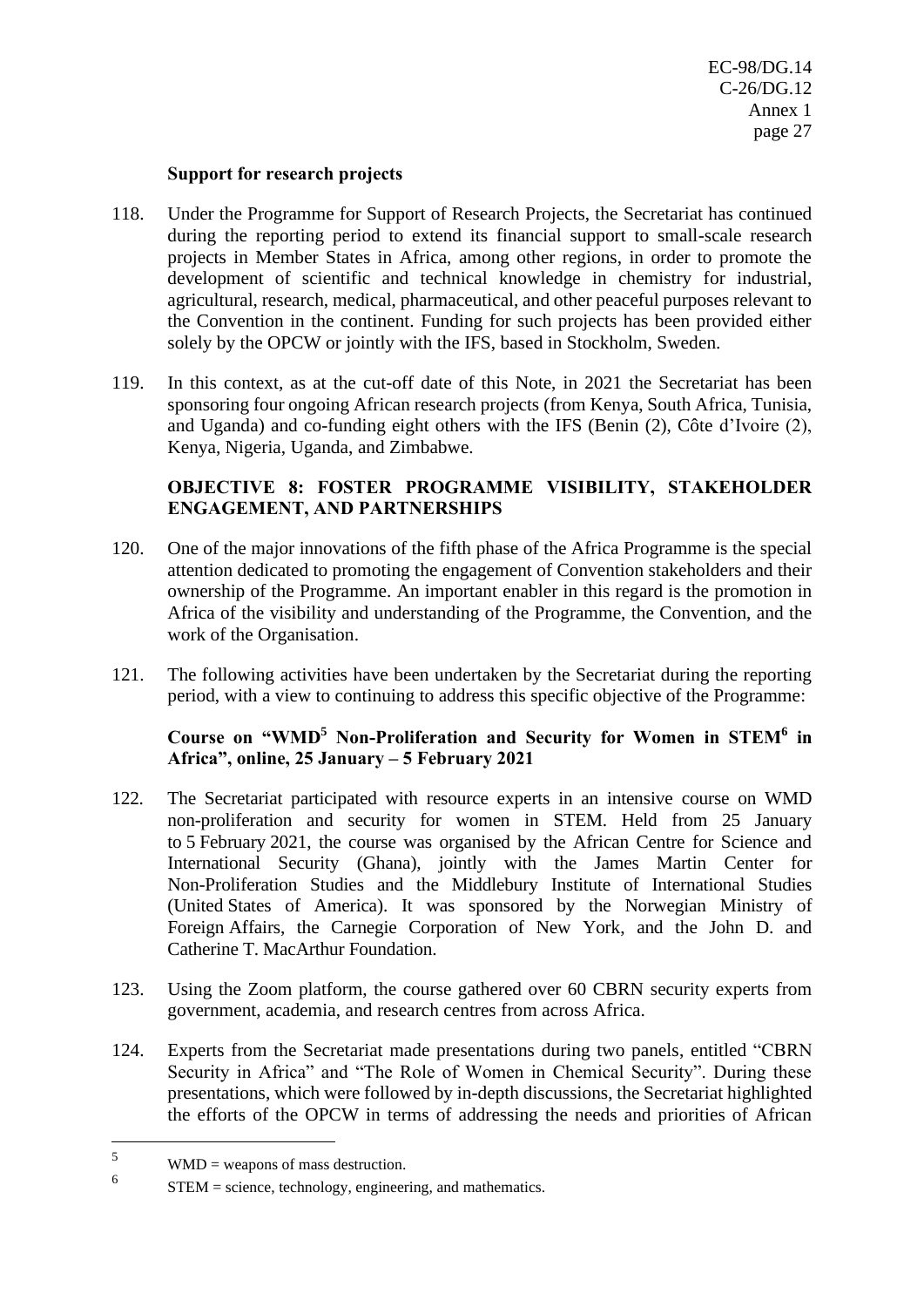Member States in relation to the Convention through the Africa Programme, as well as in terms of ensuring that the gender perspective is integrated across OPCW activities in general.

125. The OPCW participation in this event was highly appreciated by organisers and participants alike. It was highly beneficial in the sense that it ensured further outreach and visibility of the OPCW efforts vis-à-vis the Africa region and the female chemists and scientists.

# **Consultations and knowledge-sharing session on the OPCW Africa Programme, with the United Nations Office for Disarmament Affairs and the Biological Weapons Convention Implementation Support Unit, online, 13 April 2021**

126. UNODA and the BWC-ISU reached out to the Secretariat in April 2021 to gain more in-depth knowledge about the OPCW Africa Programme, as they regard it as an interesting model a for a new "Biosecurity Signature Initiative for Africa". The BWC-ISU has been approached by the Global Partnership as to whether it could facilitate the coordination of such a signature initiative. The detailed briefing offered on 13 April by the Secretariat to the BWC-ISU and UNODA representatives in response to their request was highly appreciated.

# **OPCW Africa Network**

127. During the reporting period, the Secretariat has continued to maintain and further develop the membership and activities of the OPCW Africa Network, notably through targeted outreach to suitable candidates, facilitation of regular interaction in the Network, and sharing with African chemists of relevant information, knowledge, and expertise, as well as training and professional opportunities. The outreach efforts undertaken by the Secretariat led to the increase in membership of the Network to more than 850 active members as at mid-August 2021.

# **OPCW Africa Bulletin**

128. The annual OPCW Africa Bulletin is one of the innovations incorporated in the concept of the fifth phase of the Africa Programme. The Bulletin is designed for sensitisation and information purposes, dissemination of educational materials, and showcasing progress and success stories in the Programme. The second edition of the Bulletin is to be issued in November 2021 as planned.

# **Continued alumni engagement through post-participation action plans**

129. The Secretariat has continued in 2021 to send individual post-participation action plans to the alumni of capacity-building activities organised under the fifth phase of the Africa Programme. Copies of these plans were also addressed to the National Authorities and Permanent Representations of the alumni, for their records and continued follow-up.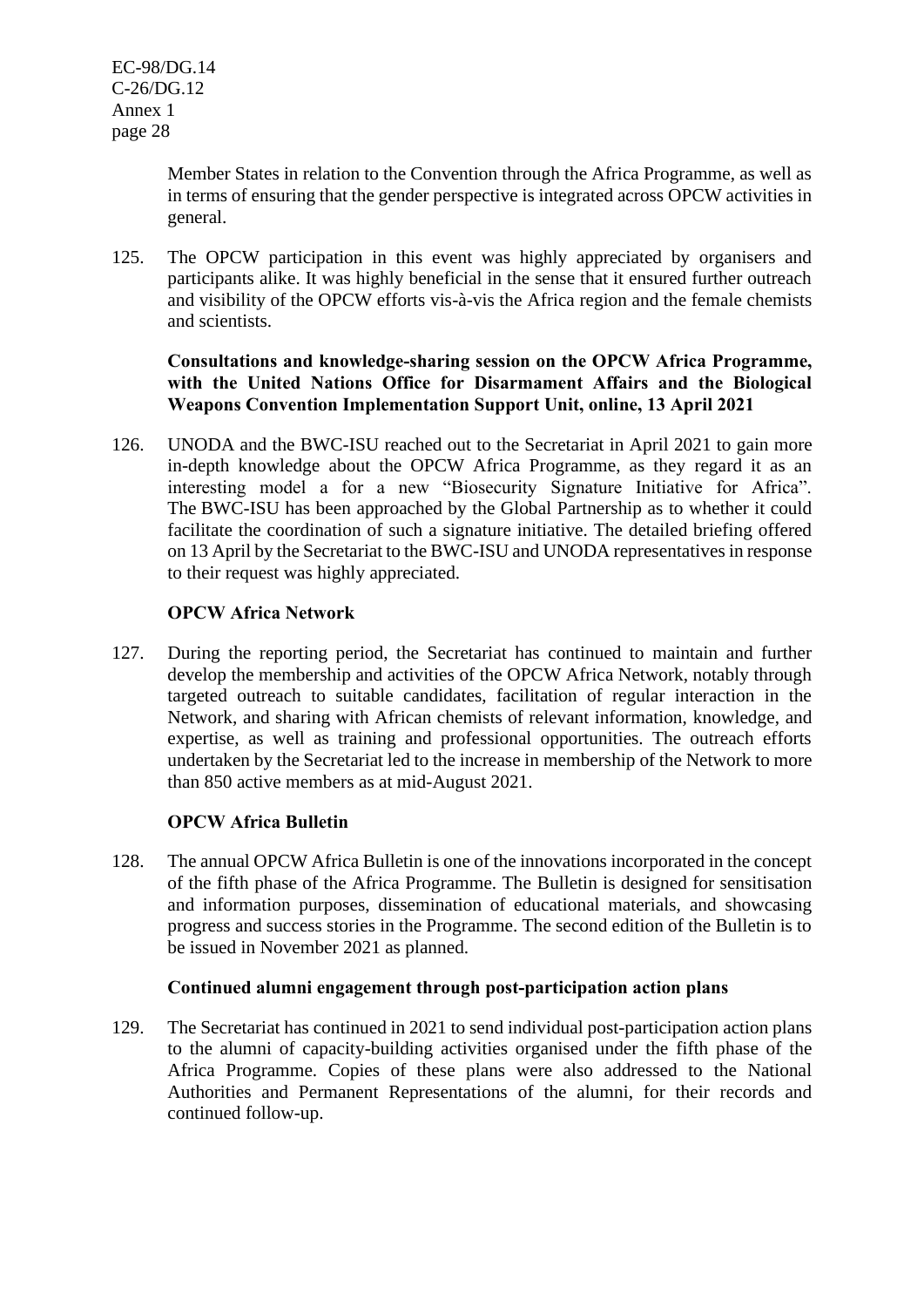#### **Partnerships**

- 130. During the reporting period, the Secretariat has continued to cooperate with a variety of partners for the conduct of projects and activities under the Africa Programme and for the continuous exploration of new joint initiatives.
- 131. As highlighted in various parts of this Annex, the list of partners includes international, regional, and national organisations, academia, laboratories, and chemical industries.
- 132. Furthermore, following the productive meeting held with the AU-PAPS in December 2020, the Secretariat maintained follow-up contacts with the AU-PAPS during the reporting period, with a view to revitalising the OPCW-African Union cooperation, along the lines of the action plan the Secretariat proposed in the December 2020 meeting.
- 133. Separately, in 2021 the Secretariat has also continued to collaborate with several donors under the Africa Programme. While funded essentially from the OPCW regular budget, in 2021 the Africa Programme has benefited from generous voluntary contributions from the Czech Republic, France, Germany, Switzerland, the United Kingdom of Great Britain and Northern Ireland, the United States of America, and the European Union (as at 31 August 2021).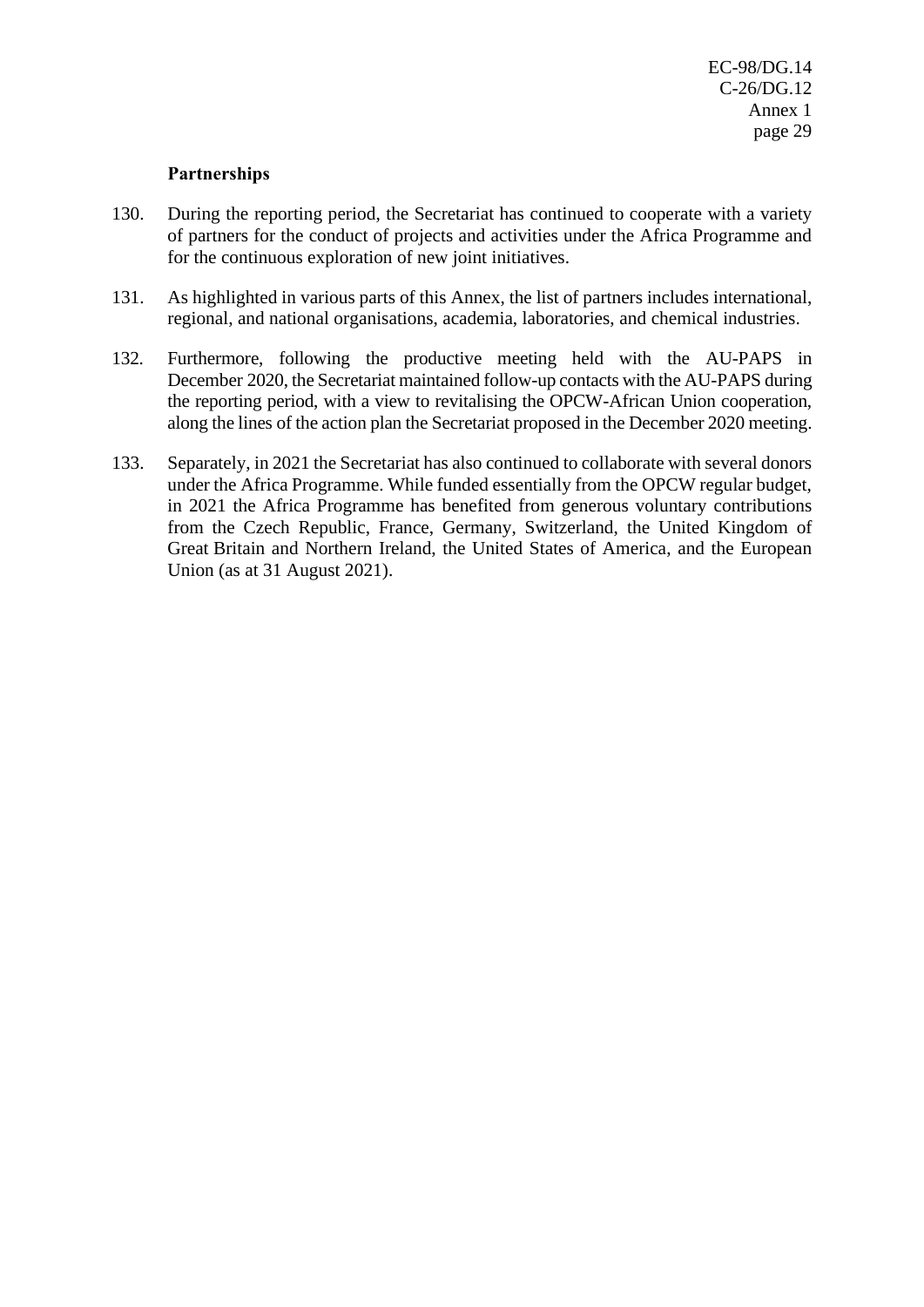#### **Annex 2**

## **OVERVIEW OF KEY ACTIVITIES CONDUCTED IN THE FRAMEWORK OF THE FIFTH PHASE OF THE OPCW AFRICA PROGRAMME FROM 1 SEPTEMBER TO 31 DECEMBER 2020**

**OBJECTIVE 1: ADVANCE NATIONAL IMPLEMENTATION OF THE CHEMICAL WEAPONS CONVENTION IN AFRICA & OBJECTIVE 2: ENHANCE THE EFFECTIVENESS OF THE AFRICAN NATIONAL AUTHORITIES**

**General training course on the Chemical Weapons Convention for the personnel of National Authorities and relevant stakeholders in French-speaking Member States in Central and West Africa, online, 7 - 9 September 2020**

- 1. The programme was offered online to National Authorities' staff with little or no previous experience of implementing the Convention, with a view to enhancing their knowledge and skills related to the effective implementation of the Convention.
- 2. The training consisted of video presentations on various aspects of implementation of the Convention, including States Parties' obligations, the functions and responsibilities of National Authorities, and best practices for developing strong stakeholder networks. Participants also had the opportunity to take part in a live questions and answers session, as well as a practical exercise on the new Electronic Declaration Information System (EDIS). The course accommodated representatives from Benin, Burkina Faso, Burundi, the Congo, Côte d'Ivoire, Guinea Bissau, Mauritius, the Niger, Togo, and Tunisia.

#### **Second meeting of the Steering Committee of the OPCW Africa Programme, online, 16 November 2020**

- 3. Chaired by H.E. Ambassador Kamal Bashir Ahmed Mohamed Khair, Permanent Representative of the Sudan to the OPCW and Committee Chairperson, the meeting was attended by the Permanent Representations and National Authorities of Algeria. Angola, Cameroon, Kenya, Morocco, Rwanda, South Africa, and the Sudan. Participants also included the following Committee observers: the Czech Republic, Germany, the United Kingdom of Great Britain and Northern Ireland, the United States of America, and the European Union.
- 4. During the meeting, the Secretariat updated the Committee on the implementation of the fifth phase of the Africa Programme since the Committee's inaugural meeting on 26 June 2020. The update involved key developments in the Programme, including capacity-building events that were delivered during the reporting period. In addition, the Secretariat shared with the Committee the full findings of the impact assessment of capacity-building activities organised under the Africa Programme in 2019.
- 5. The Steering Committee commended the progress achieved in the Programme implementation despite the restrictions imposed by the COVID-19 pandemic. H.E. Ambassador Joseph Manso, Permanent Representative of the United States of America to the OPCW, announced a voluntary contribution from the United States of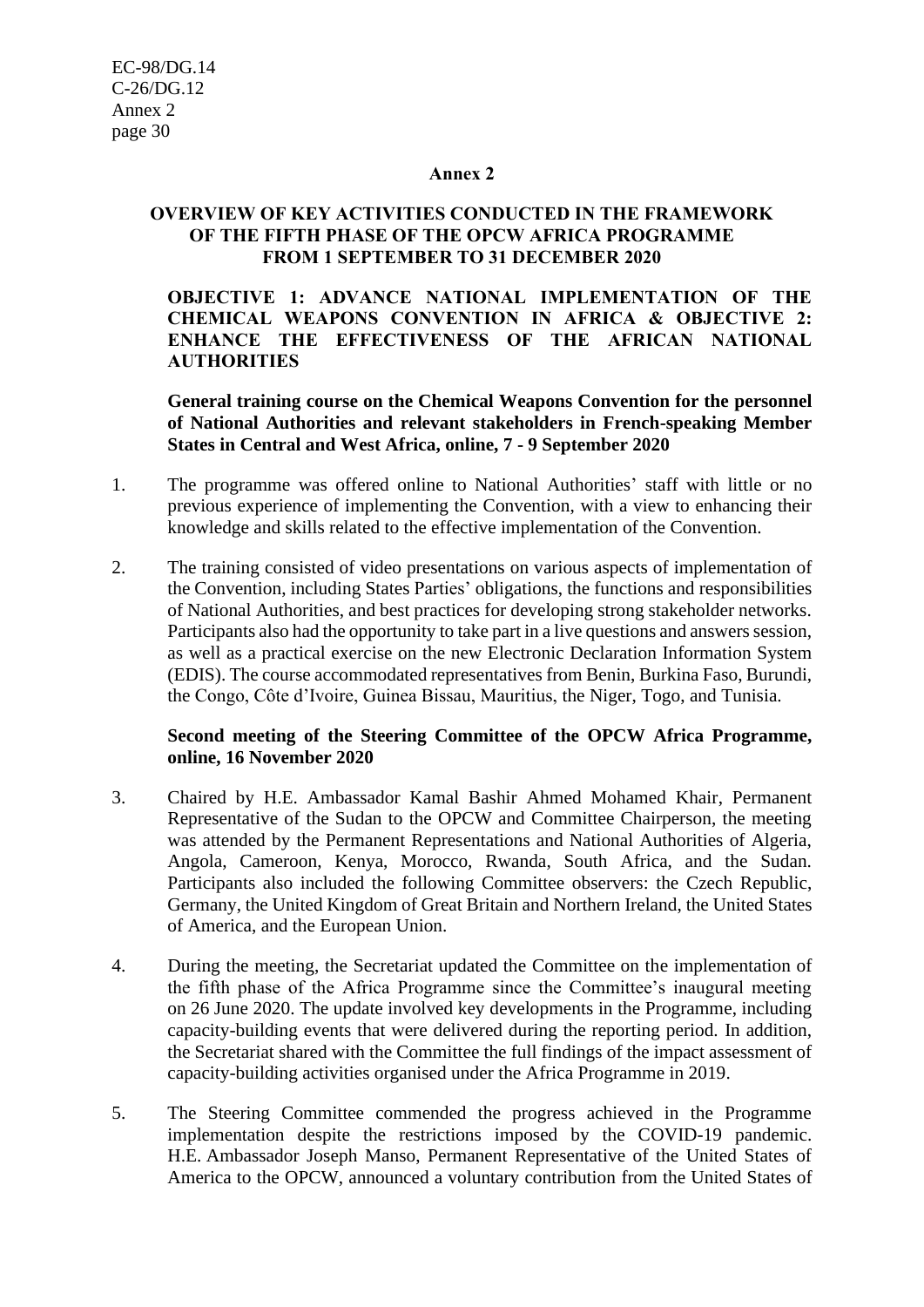America of USD 110,000 to fully fund the extra-budgetary project proposed earlier by the Secretariat, entitled "Specialised Course for African Customs Laboratories" and to increase the preparedness of hospitals in the East African subregion to respond to chemical incidents.

# **Seventh annual meeting of representatives of the chemical industry and National Authorities of States Parties to the Chemical Weapons Convention, online, 17 and 18 November 2020**

- 6. The central theme of this meeting was how the chemical industry and National Authorities could collaborate more effectively on the successful implementation of the Convention.
- 7. Representatives of 38 Member States participated in the meeting, including from Africa: Burundi, Côte d'Ivoire, the Democratic Republic of the Congo, Ghana, Kenya, Morocco, Nigeria, the Sudan, and Tunisia. Sixteen chemical industry representatives were also in attendance.
- 8. Participants shared experiences about the impact of the COVID-19 pandemic on national implementation of the Convention. Discussions also covered ways of enhancing the resilience of the industry verification regime (Article VI) and cooperation between stakeholders. Representatives from the International Council of Chemical Associations and the International Chemical Trade Association provided insights into addressing pandemic-related verification challenges from a global industry and trade perspective.

# **Briefing on the Convention for non-Hague based Permanent Representations, online, 18 November 2020**

- 9. As part of this event, which is held annually, the Secretariat provided a briefing on the status of implementation of the Convention, as well as the various OPCW capacity-building programmes designed to support the national implementation of the Convention. Representatives from 24 States Parties attended, including African Permanent Representations based in Brussels.
- 10. In addition, the Secretariat updated African States Parties, inter alia, on the implementation of the Africa Programme in 2020. The update, which was well received, galvanised additional support to the Programme on the part of the participating delegations.

# **Twenty-Second Annual Meeting of National Authorities, online, 23 – 25 November 2020**

- 11. Held online, the meeting brought together 165 representatives from 94 Member States, including from the Africa region. It provided an opportunity for global knowledge sharing and dialogue on aspects related to the implementation of the Convention.
- 12. Participants were briefed on the latest OPCW developments and capacity-building activities in the areas of national implementation, verification, and assistance and protection, as well as peaceful uses of chemistry.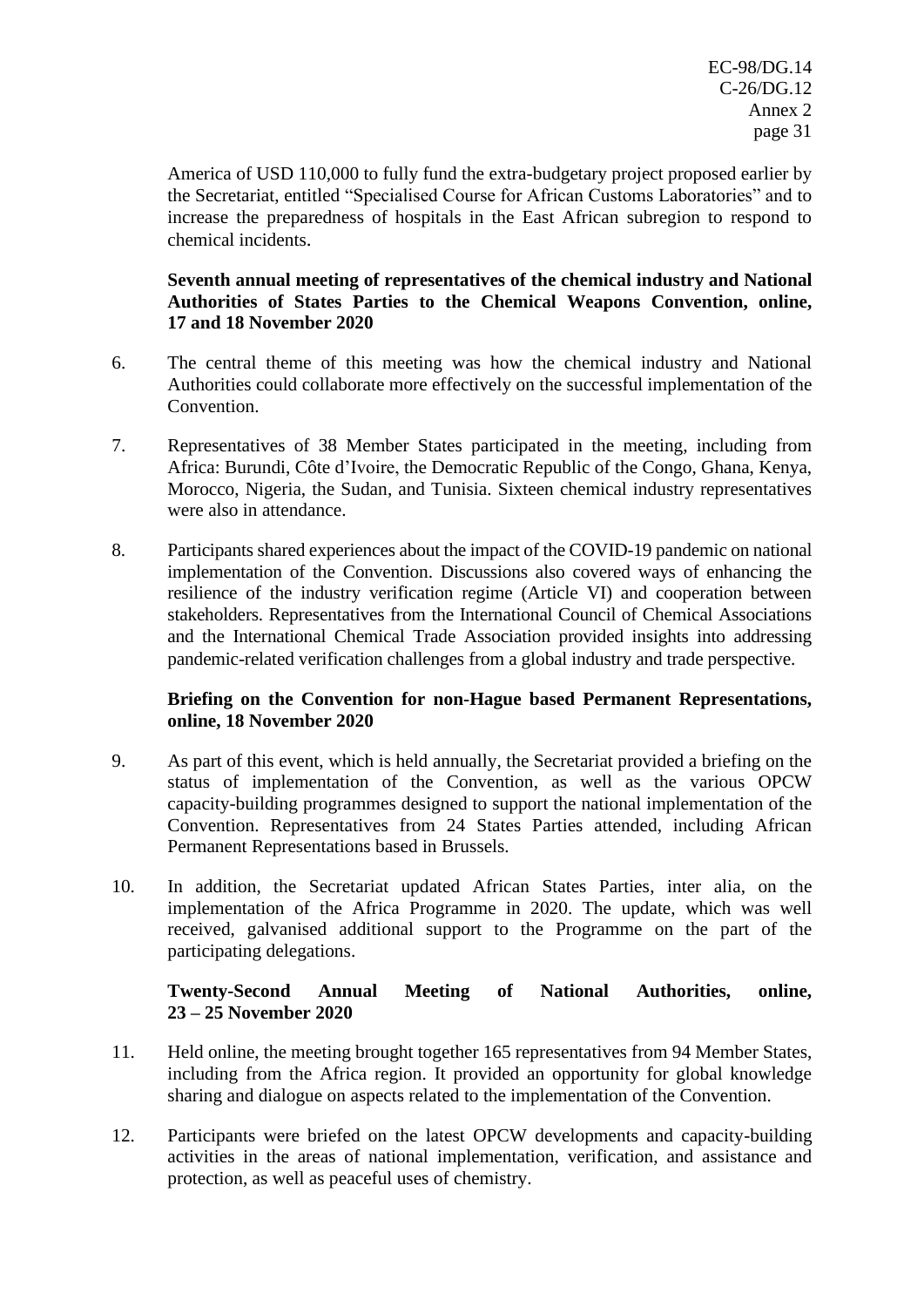# **OBJECTIVE 3: STRENGTHEN CONTROLS OVER CROSS-BORDER TRANSFERS OF TOXIC CHEMICALS TO PREVENT ACCESS TO SUCH CHEMICALS, INCLUDING BY NON-STATE ACTORS, FOR PURPOSES PROHIBITED UNDER THE CHEMICAL WEAPONS CONVENTION**

**Joint OPCW-WCO online training course on the Convention's transfers regime of scheduled chemicals for customs officials, online, 14 – 18 September 2020**

- 13. The course was organised jointly by the OPCW and the WCO and involved over 100 customs officers from 38 Member States, including 34 participants from the following 10 African States Parties: Algeria, Ghana, Kenya, Mauritania, Mauritius, Nigeria, South Africa, Togo, Tunisia, and Uganda.
- 14. The course contributed to strengthening the capacity of participating Member States to implement the Convention's provisions related to the transfer of scheduled chemicals. Customs officers were provided with an in-depth understanding of the relevant provisions, the tools to identify toxic chemicals, and approaches to handling suspicious chemical shipments. Through 10 e-learning modules from the WCO training platform, the course also covered procedures for reporting the import and export of scheduled chemicals, as well as practical advice on implementing those procedures. The customs officers took part in a scenario-based exercise, as well as live sessions during which international experts provided additional technical guidance and answered detailed questions.

# **OBJECTIVE 4: ENHANCE PROTECTION AND RESPONSE CAPABILITIES AGAINST CHEMICAL INCIDENTS AND ATTACKS**

**Basic training on the use of the Wireless Information System for Emergency Responders and the Emergency Response Guidebook for first responders from States Parties in the East African Community, online, 19 and 20 October 2020**

- 15. The training streamlined the capacity of participating first responders from EAC States Parties to quickly and accurately characterise and contain incidents involving hazardous chemicals during the initial response phase, as well as to acquire basic knowledge and skills on the use of WISER and ERG. The course helped demonstrate how WISER and ERG could provide a wide range of information on hazardous substances, including hazard identification, protective distance plotting, and containment.
- 16. The event was attended by 30 participants from 14 African States Parties: Burundi, Cameroon, Côte d'Ivoire, Ethiopia, Guinea-Bissau, Kenya, Morocco, Nigeria, Rwanda, South Africa, the Sudan, Uganda, the United Republic of Tanzania, and Zambia. It was organised with the technical support and co-facilitation of the Population Protection Institute of the Czech Republic.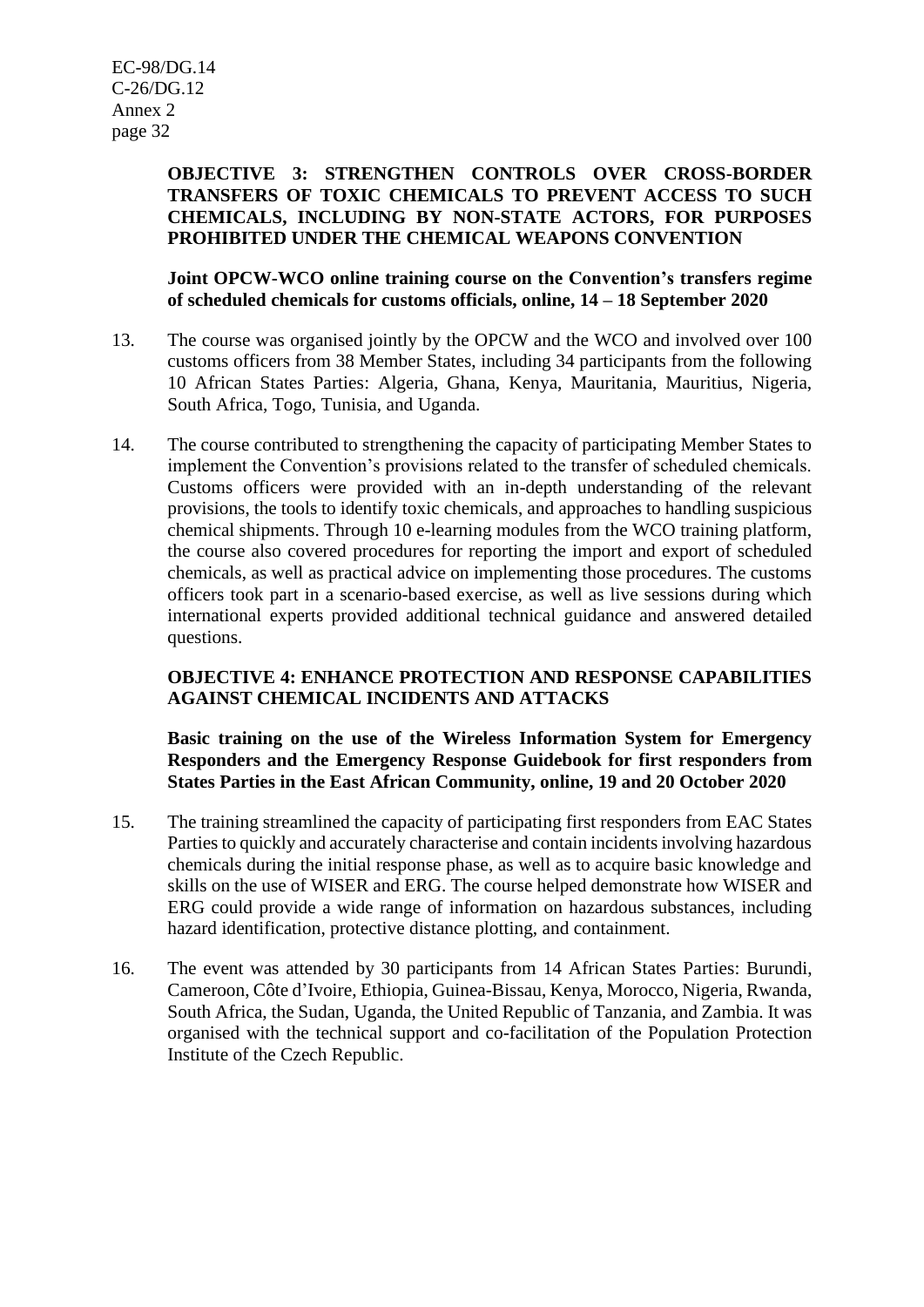#### **Regional table-top exercise on chemical emergency response for the Economic Community of West African States, online, 16 and 17 November 2020**

- 17. Conducted jointly with the Higher Institute of Civil Protection Studies, Ouagadougou, Burkina Faso, the exercise accommodated 32 emergency management planners and first response team leaders from OPCW Member States in the ECOWAS region, namely Benin, Burkina Faso, Liberia, Mali, Nigeria, and Togo. An observer from Kenya was also present.
- 18. The table-top exercise tested the effectiveness of operational and decision-making frameworks, communication strategies, and information sharing methods at the national, regional, and international levels of handling chemical incidents. The participants worked through a crisis scenario using OPCW decisions and policies on responding to chemical weapons use.

#### **Launch meeting of the assistance and protection project for the Southern African Development Community, online, 23 November 2020**

- 19. The Secretariat initiated in the fourth quarter of 2020, a project aimed at assisting Member States in the SADC region (16 countries) to identify critical needs related to their national protection against chemical weapons, through the assessment of existing chemical risks and response capacity at the national level. The project has two phases:
	- (a) Phase I: self-evaluation by the SADC Member States of their chemical risks and response capacity at the national level, using an Online Self-Assessment Tool to be developed by the Secretariat jointly with the Member States concerned; and
	- (b) Phase II: external evaluation phase, with a view to establishing a plan of activities to improve chemical response capacity.
- 20. The outcome is also destined to feed future national (and subregional) capacity building under Article X. The project benefits from voluntary funding and technical support of the United Kingdom of Great Britain and Northern Ireland. A 'project roll-out' meeting for SADC Member States was held on 23 November 2020.

#### **Basic course on assistance and protection for Member States in the Intergovernmental Authority on Development region, online, 23 and 24 November 2020**

- 21. Conducted jointly with the Sudanese National Authority, the course accommodated 24 participants from four OPCW Member States that are also members of the IGAD, namely, Ethiopia, Kenya, the Sudan, and Uganda.
- 22. The participants enhanced their knowledge of emergency response, protection, detection, monitoring, and decontamination operations, and developed skills in working in contaminated environments, as well as medical management of chemical casualties. In addition, the training developed basic knowledge in the effective use of incident command systems, as well as specialist applications such as WISER, ERG, and the Joint Emergency Services Interoperability Programme.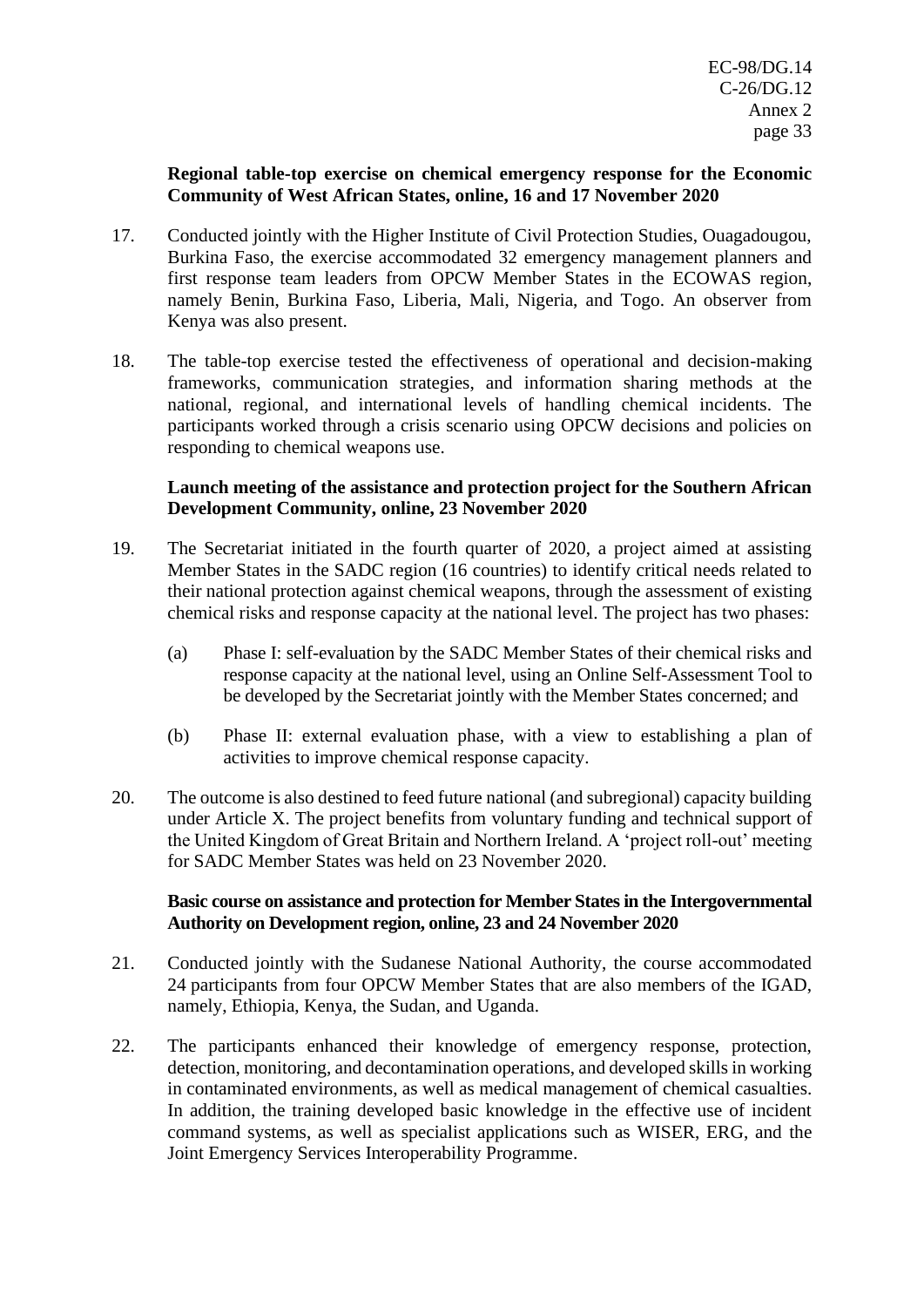#### **Basic course on emergency response to chemical incidents for North Africa and the Sahel, online, 7 – 10 December 2020**

- 23. Sixty-four representatives from the following eight Member States participated in the training: Algeria, Burkina Faso, Cameroon, Mauritania, Morocco, Senegal, the Sudan, and Tunisia.
- 24. Organised jointly with the Government of Morocco, the training focused on responses during and after incidents involving chemical weapons and toxic industrial chemicals. The topics covered the use of protective equipment and sampling devices, as well as monitoring, detection, and decontamination operations in contaminated areas. Participants also discussed ways to improve regional cooperation, exchanged information and experiences regarding implementation of Article X of the Convention on assistance and protection, and learned about the support provided by the OPCW to its Member States under this Article.

#### **Refresher course for instructors on chemical emergency response, planning, and management from Member States in the East African Community, online, 15 December 2020**

- 25. Conducted in collaboration with and support of the Population Protection Institute of the Czech Republic's Fire Rescue Service, the course was attended by 12 participants from Burundi, Kenya, Uganda, and the United Republic of Tanzania.
- 26. The course targeted military CBRN specialists, fire and rescue instructors, and first responders who routinely share their expertise with less experienced colleagues in their home countries. It built on the competencies established during previous training activities provided by the OPCW in the areas of chemical emergency response, planning, and management.
- 27. Participants tested their presentation skills by providing lectures on types and effects of chemical weapons, as well as protection, sampling, and decontamination methods. They also learned about teaching strategies to implement as instructors.

# **OBJECTIVE 5: ADVANCE CHEMICAL SAFETY AND SECURITY CULTURE, STANDARDS, AND PRACTICES IN AFRICA**

#### **Wuppertal online course on explosion protection and error management, online, 7 – 30 September 2020**

28. Funded by the Government of Germany, the course was organised online by the University of Wuppertal, Germany, in partnership with the OPCW. The course included e-learning and live sessions with experts from the University and benefited 24 participants from Member States in Africa, Asia, and Latin America and the Caribbean. A wide range of stakeholders participated, including representatives from governments, National Authorities, the chemical industry, and academia. African participants hailed from Burkina Faso, Burundi, Cameroon, the Gambia, Kenya, Morocco, Namibia, Nigeria, Senegal, Uganda, and Zimbabwe.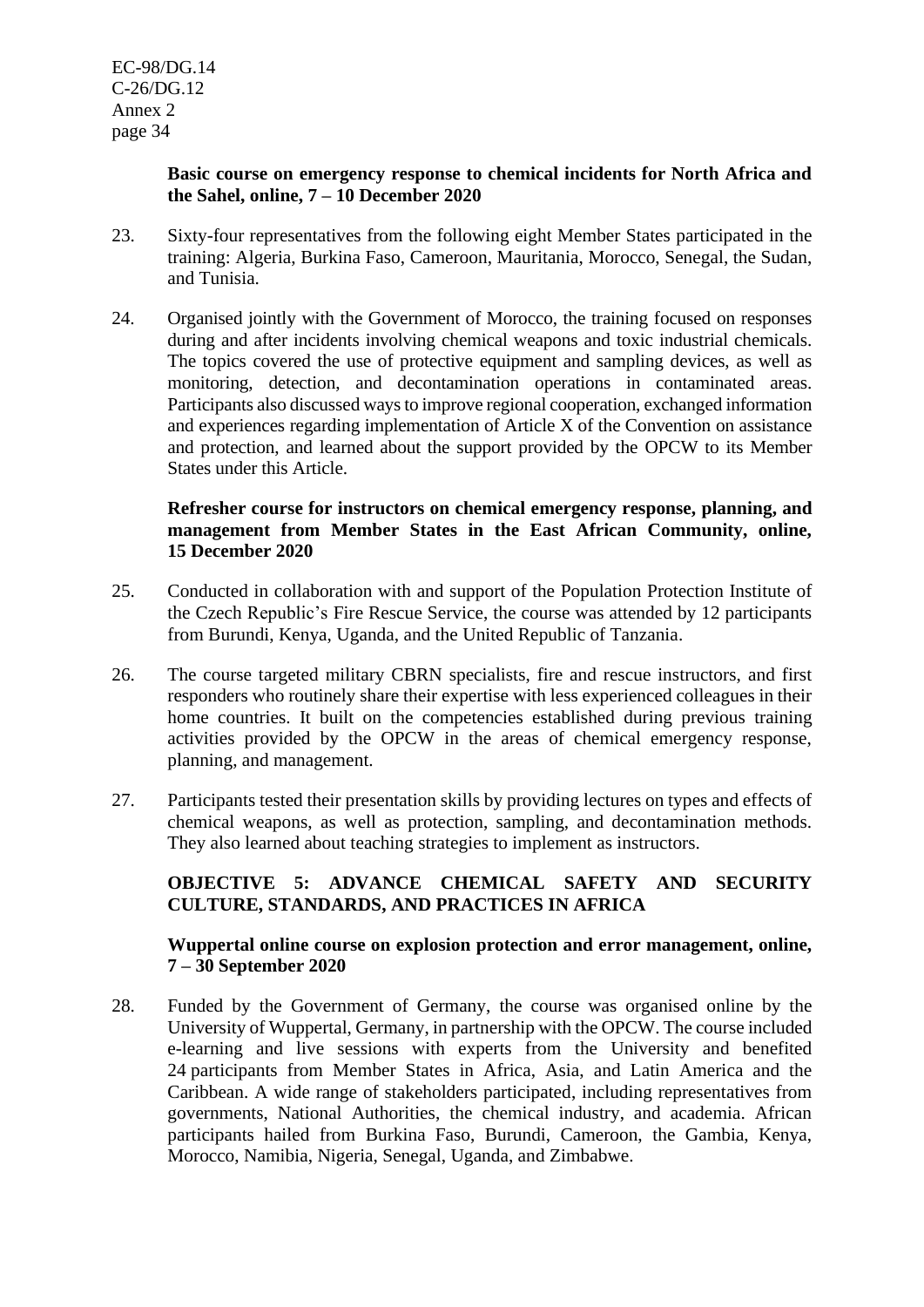- 29. The course included five interactive sessions covering topics such as: explosion basics, assessment of explosion risks, safety characteristics of substances (gases, liquids, and dusts), hazardous areas classification, and explosion protection measures. During the practical section, a miniature model of a chemical reactor—the "Wuppertal mini-plant" was used during interactive assignments.
- 30. Participants also attended two live online seminars developed by the University of Wuppertal and Human Factors Research and Training, a research institute from Ludwigsburg, Germany. The sessions covered individual-level and organisational aspects of error and error management.

# **Intersessional online training for the Twenty-First OPCW Associate Programme, 21 September – 2 October 2020**

- 31. The training was offered online in view of the restrictions imposed by the COVID-19 pandemic on the holding of in-person events. Forty participants learned about various safety and security aspects of the operational environment in chemical plants, acquired a range of chemical engineering and industrial management skills, and studied the Convention's verification regime.
- 32. The training also included live sessions, interactive training modules, video lectures, assignments, quizzes, assessments, and interaction with Associate Programme alumni and other experts. The online session allowed for more in-depth discussion of the course topics, as well as further networking opportunities.
- 33. The 40 participants came from 38 Member States, including 18 from Africa: Botswana, Cameroon, the Democratic Republic of the Congo, Ethiopia, the Gambia, Ghana, Kenya, Malawi, Mauritius, Namibia, the Niger, Nigeria, Sierra Leone, Somalia, Uganda, the United Republic of Tanzania, Zambia, and Zimbabwe.

# **OBJECTIVE 6: STRENGTHEN THE CAPABILITIES OF CHEMICAL LABORATORIES IN AFRICA**

# **OPCW-VERIFIN combined courses on liquid chromatography-mass spectrometry and laboratory quality management, online, 7 – 11 September 2020**

- 34. Jointly organised by the OPCW and VERIFIN, the combined courses focused on chemical analysis exercises relevant to the Convention, particularly the use of LC-MS, and laboratory quality management.
- 35. The courses included an overview of the OPCW and the Convention, including its verification provisions. They also covered sample preparation, quantification, compound identification, and laboratory quality management based on ISO 17025.
- 36. The combined courses accommodated seven Member States, including five from Africa: Morocco, Nigeria, Tunisia, Uganda, and the United Republic of Tanzania.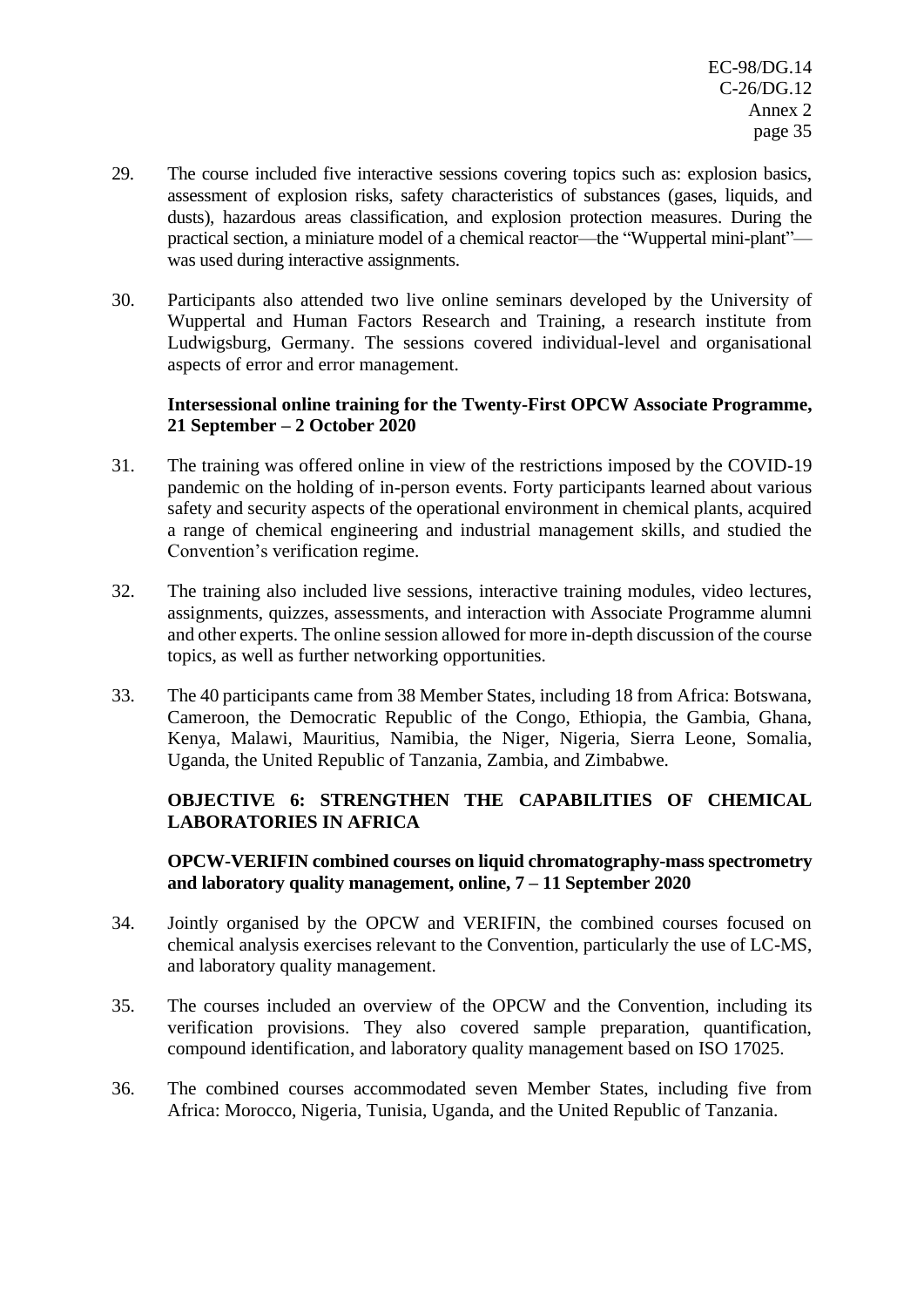#### **Equipment Exchange Programme**

37. During the fourth quarter of 2020, the Secretariat facilitated, under the Equipment Exchange Programme, two transfers of laboratory equipment from Germany to the United Republic of Tanzania<sup>7</sup> and the Sudan<sup>8</sup>. The transfer of the equipment destined for the United Republic of Tanzania was successfully finalised in December 2020.

# **OBJECTIVE 7: PROMOTE KNOWLEDGE OF PEACEFUL CHEMISTRY AND ITS EXCHANGE IN AFRICA**

#### **Support for scientific conferences**

38. During the fourth quarter of 2020, the Secretariat supported the "Second Scientific International Conference on CBRNe – SICC Series", held from 10 to 12 December 2020. The SICC Series Conference on CBRNe was the first scientific international conference series on safety and security issues in the CBRNe field. In this context, the Secretariat sponsored the participation of 50 scientists in total, including 20 African scientists from the following five Member States: Algeria, Madagascar, Nigeria, Tunisia, and Zambia.

#### **Support for fellowships**

39. Four fellowships sponsored by the OPCW were ongoing in the fourth quarter of 2020: two Algerian scientists in Finland (eight months); one Cameroonian fellow in Belgium (six months), and one Cameroonian fellow in Switzerland (eight months).

#### **Support for research projects**

40. In November 2020, the OPCW and IFS approved co-funding of eight new research projects by African scientists: Benin (2), Côte d'Ivoire (2), Kenya, Nigeria, Uganda, and Zimbabwe.

# **OBJECTIVE 8: FOSTER PROGRAMME VISIBILITY, STAKEHOLDER ENGAGEMENT, AND PARTNERSHIPS**

#### **OPCW Africa Network**

41. The Secretariat continued to maintain and develop the Network through the facilitation of regular interaction, the exchange of knowledge and expertise, and professional networking. The outreach efforts undertaken by the Secretariat led to an increase in Network membership to 530 active members by the end of the reporting period.

<sup>7</sup> Perstorp Analytical NIR systems, including auto-sampler, complete personal computer, spare parts, documentation, milling device (Brabander), and glassware for analysis; Omnilab, Foodalyt D1000 automated distillation; 10 desktop computers; flame photometer 410 Sherwood; and SAN SYSTEM – continuous flaw analyser system, including auto-sampler and complete desktop computer.

<sup>8</sup> One GC-MS system.